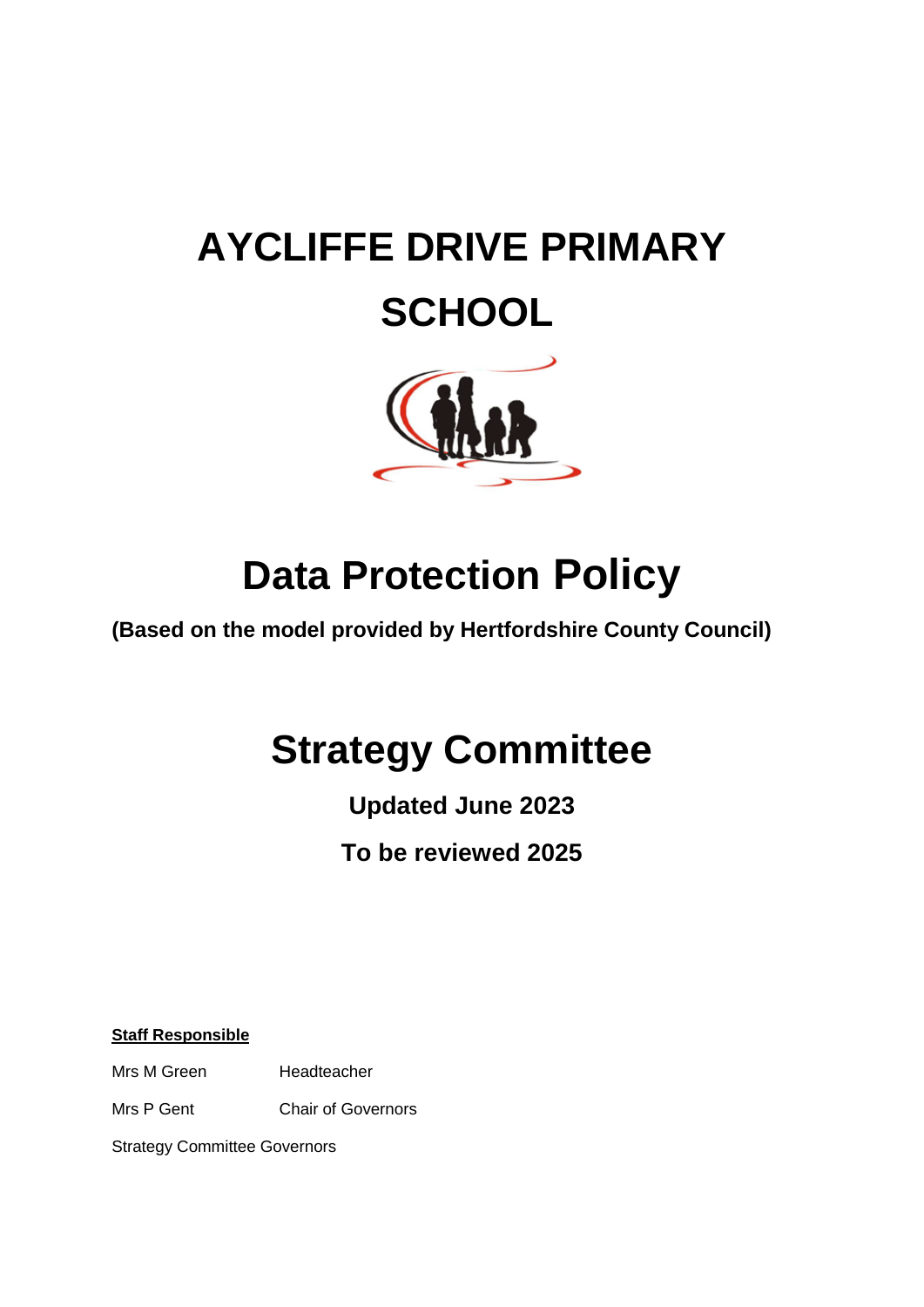## **1. Policy statement and objectives**

1.1 The objectives of this Data Protection Policy are to ensure that Aycliffe Drive Primary School and its governors and employees are informed about, and comply with, their obligations under the UK General Data Protection Regulation (UK GDPR) and other Data Protection legislation.

### **Please note that all references to GDPR in this policy relate to the UK GDPR**.

- 1.2 The School is a Community school and is the Data Controller for all the Personal Data processed by the School.
- 1.3 Everyone has rights with regard to how their personal information is handled. During the course of our activities we will process personal information about a number of different groups of people and we recognise that we need to treat it in an appropriate and lawful manner.
- 1.4 The type of information that we may be required to handle include details of job applicants, current, past and prospective employees, pupils, parents / carers and other members of pupils' families, governors, suppliers and other individuals that we communicate with. The information, which may be held on paper or on a computer or other media, is subject to certain legal safeguards specified in the GDPR and other legislation. The GDPR imposes restrictions on how we may use that information.
- 1.5 This policy does not form part of any employee's contract of employment and it may be amended at any time. Any breach of this policy by members of staff will be taken seriously and may result in disciplinary action and serious breaches may result in dismissal. Breach of the GDPR may expose the Aycliffe Drive Primary School to enforcement action by the Information Commissioner's Office (ICO), including the risk of fines. Furthermore, certain breaches of the Act can give rise to personal criminal liability for the Schhols's employees. At the very least, a breach of the GDPR could damage our reputation and have serious consequences for the School and for our stakeholders.

# **2. Status of the policy**

2.1 This policy has been approved by the Governing Body of the School. It sets out our rules on Data Protection and the legal conditions that must be satisfied in relation to the obtaining, handling, processing, storage, transportation and destruction of personal information.

# **3. Data Protection Officer**

- 3.1 The Data Protection Officer (the "DPO") is responsible for ensuring the Aycliffe Drive Primary School is compliant with the GDPR and with this policy. This post is held by Tracey Robson, TRobson@acyliffedrive.herts.sch.uk. Any questions or concerns about the operation of this policy should be referred in the first instance to the DPO
- 3.2 The DPO will play a major role in embedding essential aspects of the GDPR into the school's culture, from ensuring the Data Protection principles are respected to preserving Data Subject rights, recording Data Processing activities and ensuring the security of Processing.
- 3.3 The DPO should be involved, in a timely manner, in all issues relating to the protection of Personal Data. To do this, the GDPR requires that DPOs are provided with the necessary support and resources to enable the DPO to effectively carry out their tasks. Factors that should be considered include the following: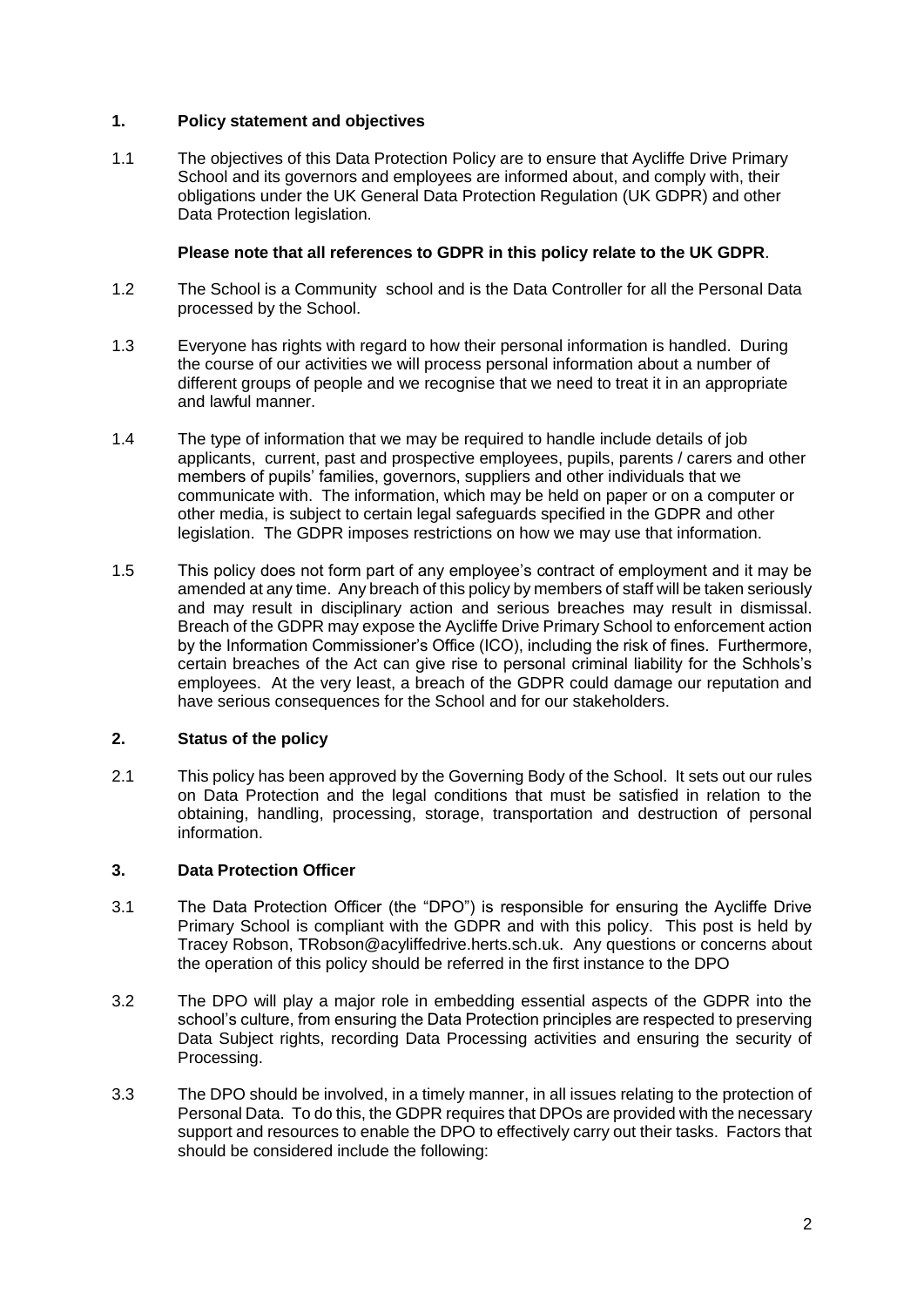- 3.3.1 senior management support;
- 3.3.2 time for DPOs to fulfil their duties;
- 3.3.3 adequate financial resources, infrastructure (premises, facilities and equipment) and staff where appropriate;
- 3.3.4 official communication of the designation of the DPO to make known existence and function within the organisation;
- 3.3.5 access to other services, such as HR, IT and security, who should provide support to the DPO;
- 3.3.6 continuous training so that DPOs can stay up to date with regard to Data Protection developments;
- 3.3.7 where a DPO team is deemed necessary, a clear infrastructure detailing roles and responsibilities of each team member;
- 3.3.8 whether the School should give the DPO access to external legal advice to advise the DPO on their responsibilities under this Data Protection Policy.
- 3.4 The DPO is responsible for ensuring that the School's Processing operations adequately safeguard Personal Data, in line with legal requirements. This means that the governance structure within the School must ensure the independence of the DPO.
- 3.5 The School will ensure that the DPO does not receive instructions in respect of the carrying out of their tasks, which means that the DPO must not be instructed how to deal with a matter, such as how to investigate a complaint or what result should be achieved. Further, the DPO should report directly to the highest management level, i.e. the Governing Body.
- 3.6 The requirement that the DPO reports directly to the Governing Body that the school's governors are made aware of the pertinent Data Protection issues. In the event that the School decides to take a certain course of action despite the DPO's advice to the contrary, the DPO should be given the opportunity to make their dissenting opinion clear to the Governing Body and to any other decision makers.
- 3.7 A DPO appointed internally by the School is permitted to undertake other tasks and duties for the organisation, but these must not result in a conflict of interests with his or her role as DPO. It follows that any conflict of interests between the individual's role as DPO and other roles the individual may have within the organisation impinge on the DPO's ability to remain independent.
- 3.8 In order to avoid conflicts the DPO cannot hold another position within the organisation that involves determining the purposes and means of processing Personal Data. However, it should be noted that most of the purposes for processing are either statutory or required to carry out our core activities as a public authority
- 3.9 In the light of this and in the event that the School decides to appoint an internal DPO, the School will take the following action in order to avoid conflicts of interests:
	- 3.9.1 identify the positions incompatible with the function of DPO;
	- 3.9.2 draw up internal rules to this effect in order to avoid conflicts of interests which may include, for example, allocating some of the DPO's other duties to other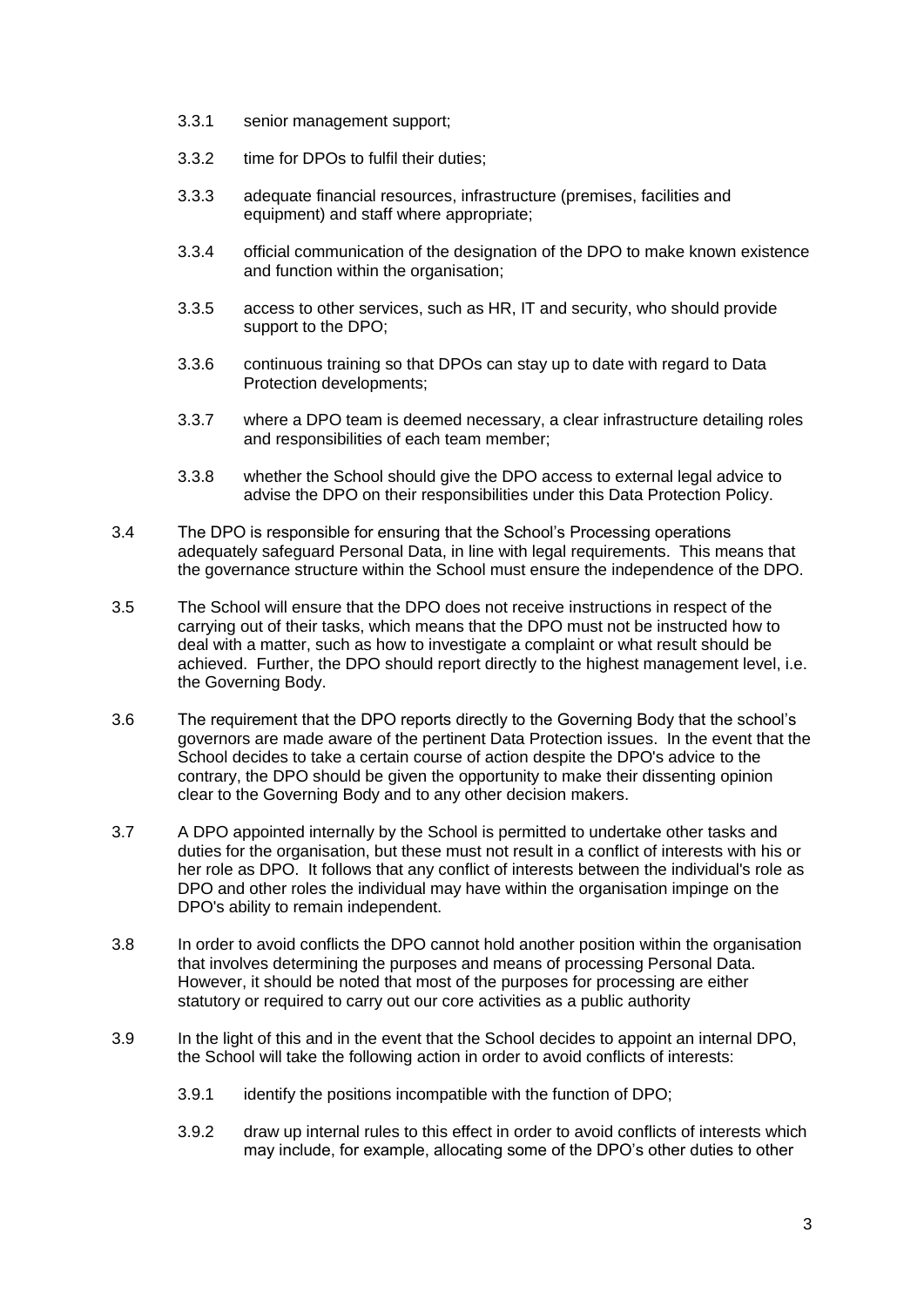members of staff, appointing a deputy DPO and / or obtaining advice from an external advisor if appropriate;

- 3.9.3 include a more general explanation of conflicts of interests;
- 3.9.4 declare that the DPO has no conflict of interests with regard to his or her function as a DPO, as a way of raising awareness of this requirement:
- 3.9.5 include safeguards in the internal rules of the organisation and ensure that the job specification for the position of DPO or the service contract is sufficiently precise and detailed to avoid conflicts of interest.
- 3.10 If you consider that the policy has not been followed in respect of Personal Data about yourself or others you should raise the matter with the DPO.

#### **4. Definition of terms**

- 4.1 **Biometric Data** means Personal Data resulting from specific technical processing relating to the physical, physiological or behavioural characteristics of a natural person, which allow or confirm the unique identification of that natural person, such as facial images;
- 4.2 **Consent** of the Data Subject means any freely given, specific, informed and unambiguous indication of the Data Subject's wishes by which he or she, by a statement or by a clear affirmative action, signifies agreement to the processing of Personal Data relating to him or her;
- 4.3 **Data** is information which is stored electronically, on a computer, or in certain paperbased filing systems or other media such as CCTV;
- 4.4 **Data Subjects** for the purpose of this policy include all living individuals about whom we hold Personal Data. A Data Subject need not be a UK national or resident. All Data Subjects have legal rights in relation to their Personal Data.
- 4.5 **Data Controllers** means the natural or legal person, public authority, agency or other body which, alone or jointly with others, determines the purposes and means of the processing of Personal Data.
- 4.6 **Data Users** include employees, volunteers, governors whose work involves using Personal Data. Data Users have a duty to protect the information they handle by following our Data Protection and security policies at all times;
- 4.7 **Data Processors** means a natural or legal person, public authority, agency or other body which processes Personal Data on behalf of the Data Controller;
- 4.8 **Parent** has the meaning given in the Education Act 1996 and includes any person having parental responsibility or care of a child;
- 4.9 **Personal Data** means any information relating to an identified or identifiable natural person ('Data Subject'); an identifiable natural person is one who can be identified, directly or indirectly, in particular by reference to an identifier such as a name, an identification number, location data, an online identifier or to one or more factors specific to the physical, physiological, genetic, mental, economic, cultural or social identity of that natural person;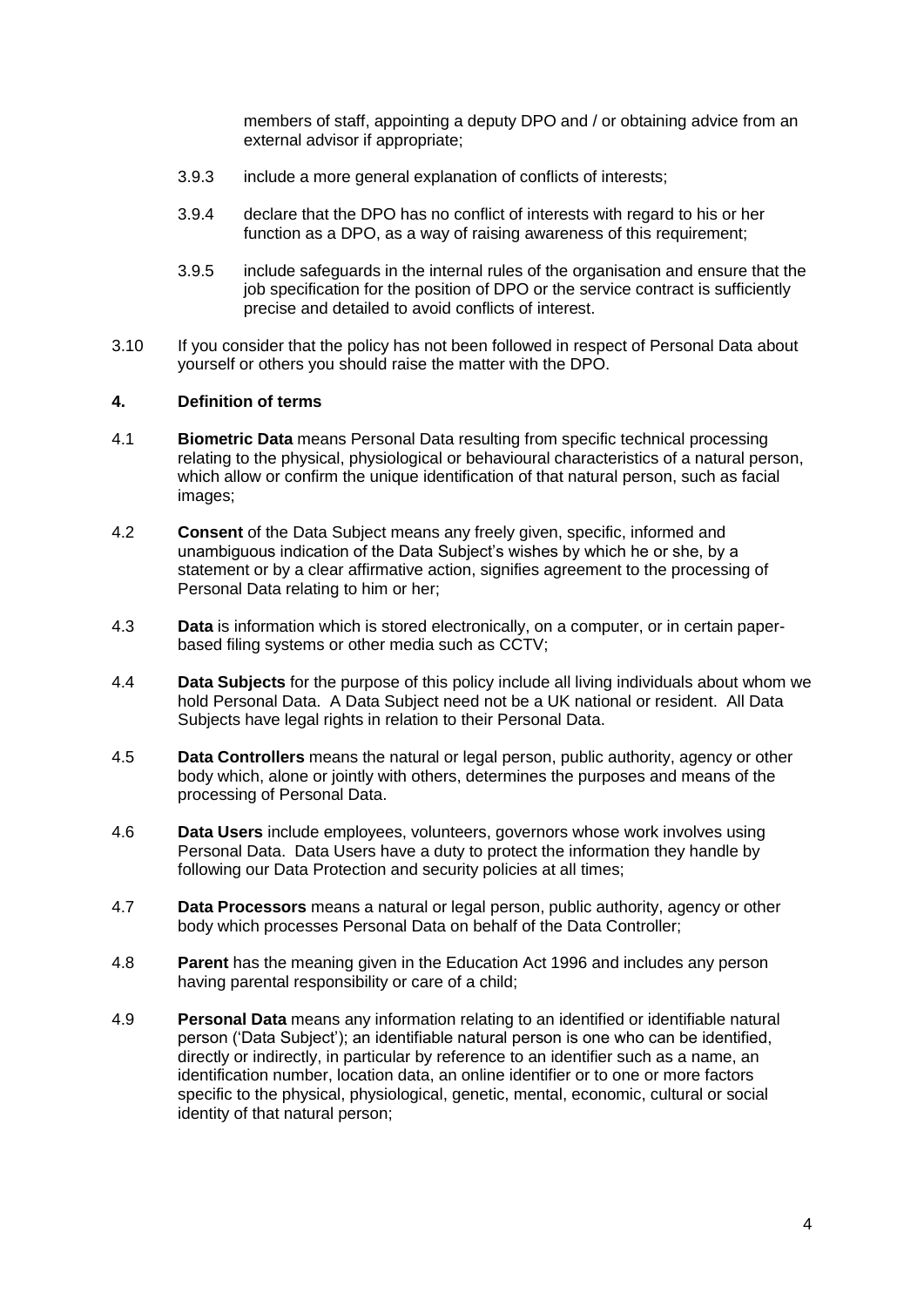- 4.10 **Personal Data Breach** means a breach of security leading to the accidental or unlawful destruction, loss, alteration, unauthorised disclosure of, or access to, Personal Data transmitted, stored or otherwise processed;
- 4.11 **Privacy by Design** means implementing appropriate technical and organisational measures in an effective manner to ensure compliance with the GDPR;
- 4.12 **Processing** means any operation or set of operations which is performed on Personal Data or on sets of Personal Data, whether or not by automated means, such as collection, recording, organisation, structuring, storage, adaptation or alteration, retrieval, consultation, use, disclosure by transmission, dissemination or otherwise making available, alignment or combination, restriction, erasure or destruction;
- <span id="page-4-0"></span>4.13 **Special Category or Sensitive Personal Data** means Personal Data revealing racial or ethnic origin, political opinions, religious or philosophical beliefs, or trade union membership, and the processing of genetic data, Biometric Data for the purpose of uniquely identifying a natural person, data concerning health or data concerning a natural person's sex life or sexual orientation.

### **5. Data protection principles**

- 5.1 Anyone processing Personal Data must comply with the enforceable principles of good practice. These provide that Personal Data must be:
	- 5.1.1 processed lawfully, fairly and in a transparent manner in relation to individuals;
	- 5.1.2 collected for specified, explicit and legitimate purposes and not further processed in a manner that is incompatible with those purposes; further processing for archiving purposes in the public interest, scientific or historical research purposes or statistical purposes shall not be considered to be incompatible with the initial purposes;
	- 5.1.3 adequate, relevant and limited to what is necessary in relation to the purposes for which they are processed;
	- 5.1.4 accurate and, where necessary, kept up to date; every reasonable step must be taken to ensure that Personal Data that are inaccurate, having regard to the purposes for which they are processed, are erased or rectified without delay;
	- 5.1.5 kept in a form which permits identification of Data Subjects for no longer than is necessary for the purposes for which the Personal Data are processed; Personal Data may be stored for longer periods insofar as the Personal Data will be processed solely for archiving purposes in the public interest, scientific or historical research purposes or statistical purposes subject to implementation of the appropriate technical and organisational measures required by the GDPR in order to safeguard the rights and freedoms of individuals; and
	- 5.1.6 Processed in a manner that ensures appropriate security of the Personal Data, including protection against unauthorised or unlawful processing and against accidental loss, destruction or damage, using appropriate technical or organisational measures.

#### **6. Processed lawfully, fairly and in a transparent manner**

6.1 The GDPR is intended not to prevent the processing of Personal Data, but to ensure that it is done fairly and without adversely affecting the rights of the Data Subject. The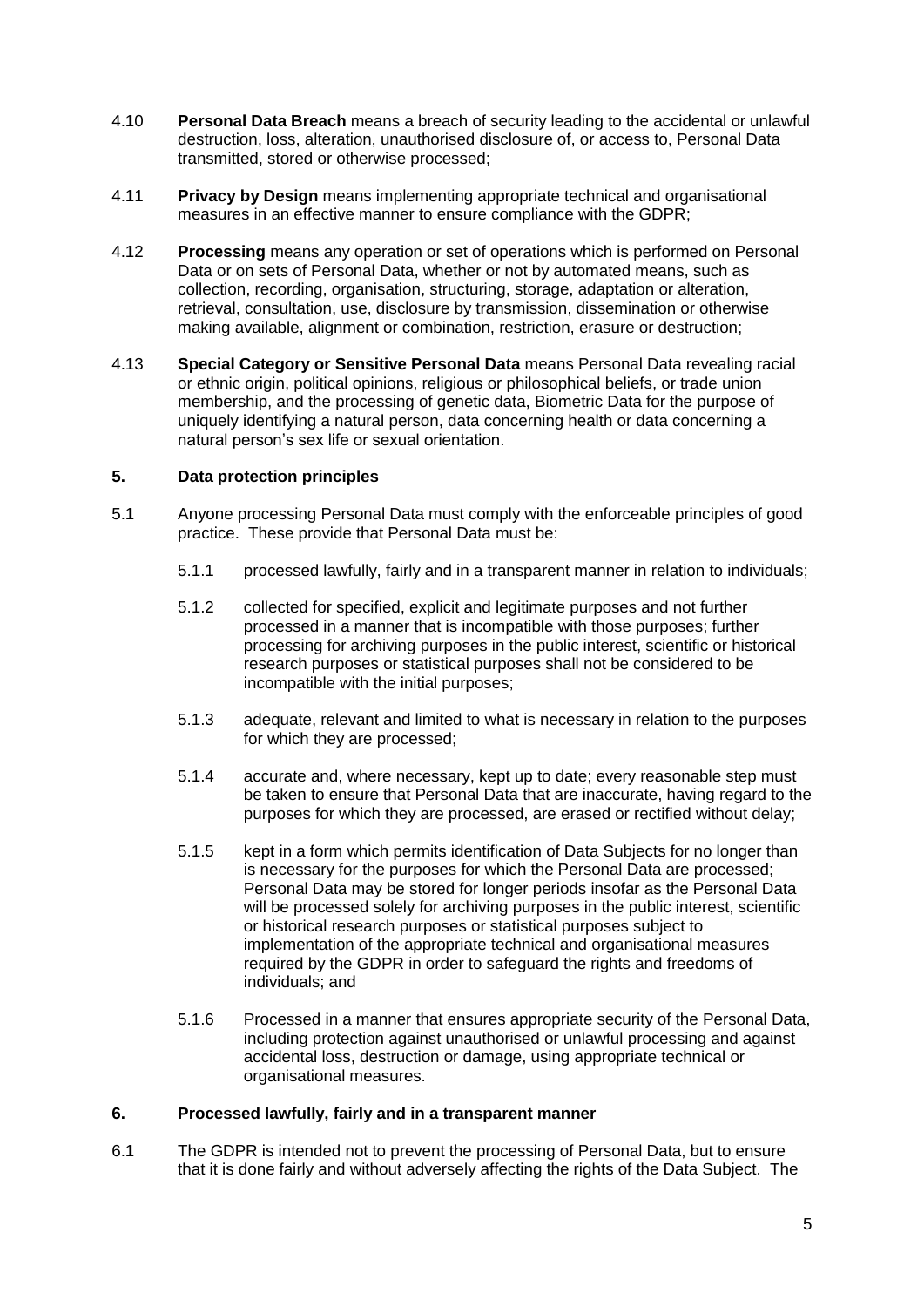Data Subject must be told who the Data Controller is (in this case the School, who the Data Controller's representative is (in this case the DPO), the purpose for which the Data is to be Processed by us, and the identities of anyone to whom the Data may be disclosed or transferred.

- <span id="page-5-0"></span>6.2 For Personal Data to be processed lawfully, certain conditions have to be met. These may include:
	- 6.2.1 where we have the Consent of the Data Subject;
	- 6.2.2 where it is necessary for the performance of a Contract;
	- 6.2.3 where it is necessary for compliance with a legal obligation;
	- 6.2.4 where processing is necessary to protect the vital interests of the Data Subject or another person;
	- 6.2.5 where it is necessary for the performance of a task carried out in the public interest or in the exercise of official authority vested in the controller.
- 6.3 Personal Data may only be processed for the specific purposes notified to the Data Subject when the data was first collected, or for any other purposes specifically permitted by the Act. This means that Personal Data must not be collected for one purpose and then used for another. If it becomes necessary to change the purpose for which the Data is processed, the Data Subject must be informed of the new purpose before any processing occurs.
- 6.4 Special Category/Sensitive Personal Data

Some of the conditions for processing Special Category (defined in paragraph [4.13\)](#page-4-0) and criminal offence data require us to have an Appropriate Policy Document ('APD') in place, setting out and explaining our procedures for securing compliance with the regulations. Appendix 2 of this policy acts as the APD for processing Special Category data.

- 6.4.1 The School will be processing Special Category/Sensitive Personal Data about our stakeholders. We recognise that the law states that this type of Data needs more protection. Therefore, Data Users must be more careful with the way in which we process Special Category/Sensitive Personal Data.
- 6.4.2 When Special Category/Sensitive Personal Data is being processed, as well as establishing a lawful basis (as outlined in paragraph [6.2](#page-5-0) above), a separate condition for processing it must be met. In most cases the relevant conditions are likely to be that:
	- 6.4.2.1 the Data Subject's explicit consent to the processing of such Data has been obtained
	- 6.4.2.2 processing is necessary for reasons of substantial public interest, on the basis of UK law which shall be proportionate to the aim pursued, where we respect the essence of the right to Data Protection and provide for suitable and specific measures to safeguard the fundamental rights and the interests of the Data Subject:
	- 6.4.2.3 processing is necessary to protect the vital interests of the Data Subject or of another natural person where the Data Subject is physically or legally incapable of giving consent;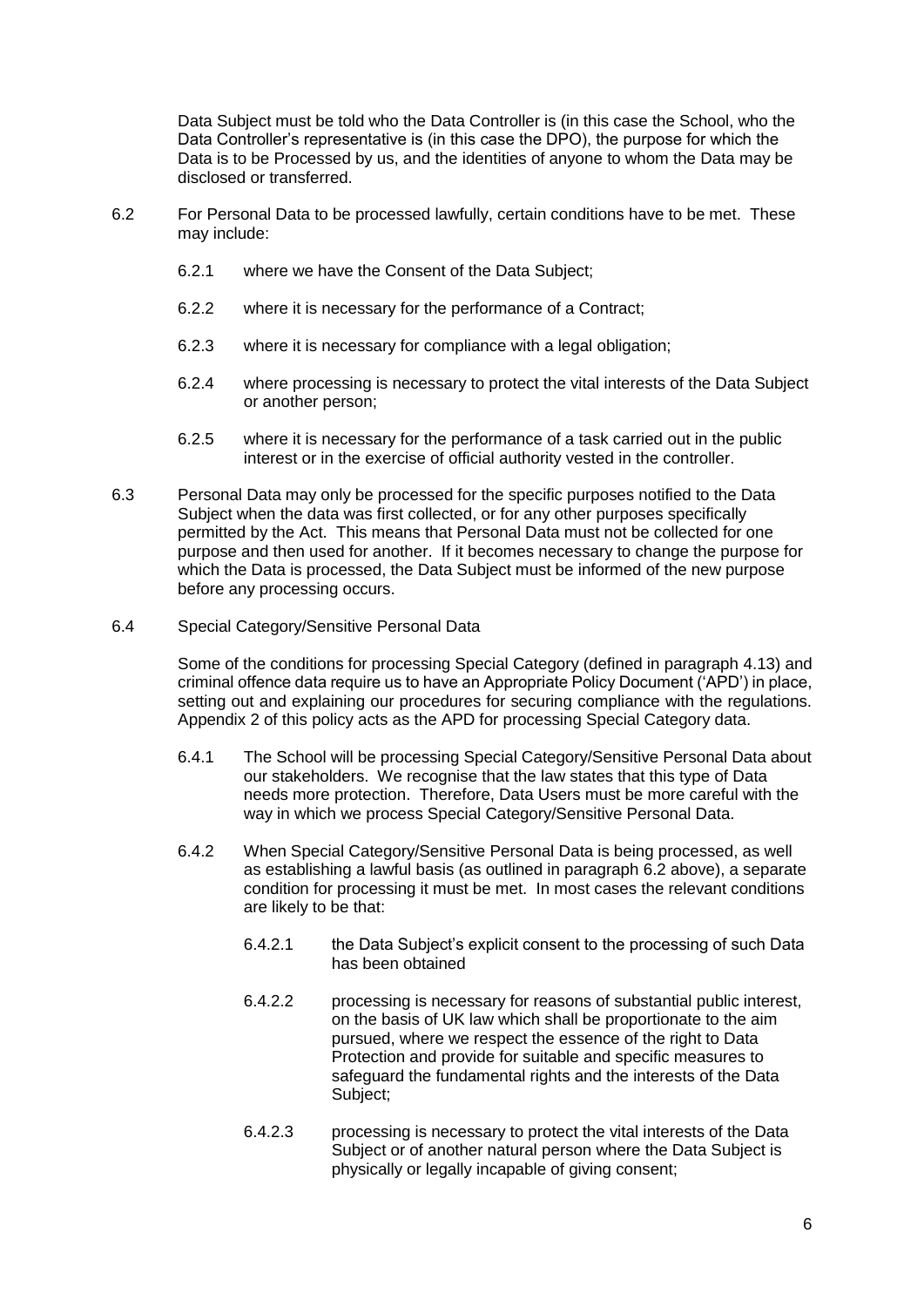- 6.4.2.4 processing is necessary for the purposes of carrying out the obligations and exercising specific rights of the Data Controller or of the Data Subject in the field of employment law in so far as it is authorised by UK law or a collective agreement pursuant to Member State law providing for appropriate safeguards for the fundamental rights and the interests of the Data Subject.
- 6.4.3 The School recognises that in addition to Special Category/Sensitive Personal Data, we are also likely to Process information about our stakeholders which is confidential in nature, for example, information about family circumstances, child protection or safeguarding issues. Appropriate safeguards must be implemented for such information, even if it does not meet the legal definition of Special Category/Sensitive Personal Data.

#### 6.5 Criminal convictions and offences

- 6.5.1 There are separate safeguards in the GDPR for Personal Data relating to criminal convictions and offences.
- 6.5.2 It is likely that the School will Process Data about criminal convictions or offences. This may be as a result of pre-vetting checks we are required to undertake on staff and governors or due to information which we may acquire during the course of their employment or appointment.
- 6.5.3 In addition, from time to time we may acquire information about criminal convictions or offences involving pupils or Parents. This information is not routinely collected and is only likely to be processed by the School in specific circumstances, for example, if a child protection issue arises or if a parent / carer is involved in a criminal matter.
- 6.5.4 Where appropriate, such information may be shared with external agencies such as the child protection team at the Local Authority, the Local Authority Designated Officer and / or the Police. Such information will only be processed to the extent that it is lawful to do so and appropriate measures will be taken to keep the Data secure.

#### 6.6 Transparency

- 6.6.1 One of the key requirements of the GDPR relates to transparency. This means that the School must keep Data Subjects informed about how their Personal Data will be processed when it is collected.
- 6.6.2 One of the ways we provide this information to individuals is through a privacy notice which sets out important information what we do with their Personal Data. The School has developed privacy notices for the following categories of people:
	- 6.6.2.1 Pupils
	- 6.6.2.2 Parents
	- 6.6.2.3 Staff
	- 6.6.2.4 Governors
- 6.6.3 The School wishes to adopt a layered approach to keeping people informed about how we process their Personal Data. This means that the privacy notice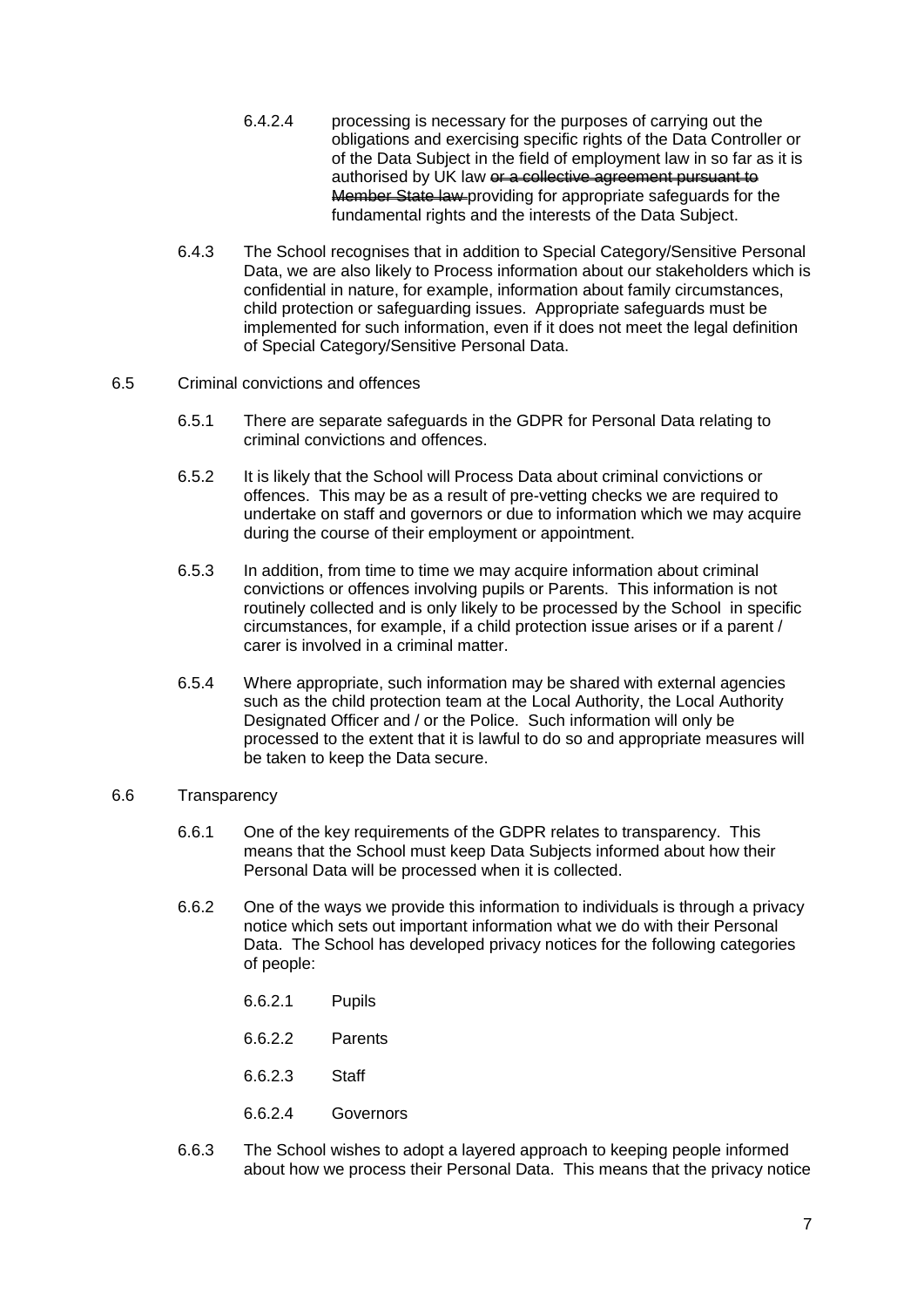is just one of the tools we will use to communicate this information. Employees are expected to use other appropriate and proportionate methods to tell individuals how their Personal Data is being processed if Personal Data is being processed in a way that is not envisaged by our privacy notices and / or at the point when individuals are asked to provide their Personal Data, for example, where Personal Data is collected about visitors to the premises or if we ask people to complete forms requiring them to provide their Personal Data.

6.6.4 We will ensure that privacy notices are concise, transparent, intelligible and easily accessible; written in clear and plain language, particularly if addressed to a child; and free of charge.

### 6.7 Consent

- 6.7.1 The School must only process Personal Data on the basis of one or more of the lawful bases set out in the GDPR, which include Consent. Consent is not the only lawful basis and there are likely to be many circumstances when we process Personal Data and our justification for doing so is based on a lawful basis other than Consent.
- 6.7.2 A Data Subject consents to Processing of their Personal Data if they indicate agreement clearly either by a statement or positive action to the Processing. Consent requires affirmative action so silence, pre-ticked boxes or inactivity are unlikely to be sufficient. If Consent is given in a document which deals with other matters, then the Consent must be kept separate from those other matters.
- 6.7.3 In the event that we are relying on Consent as a basis for Processing Personal Data about pupils, if a pupil is aged under 13, we will need to obtain Consent from the Parent(s). Consent is likely to be required if, for example, the School wishes to use a photo of a pupil on its website or on social media. Consent is also required is also required before any pupils are signed up to online learning platforms.
- 6.7.4 Data Subjects must be easily able to withdraw Consent to Processing at any time and withdrawal must be promptly honoured. Consent may need to be refreshed if we intend to Process Personal Data for a different and incompatible purpose which was not disclosed when the Data Subject first consented.
- 6.7.5 Unless we can rely on another legal basis of Processing, Explicit Consent is usually required for Processing Special Category/Sensitive Personal Data. Often we will be relying on another legal basis (and not require Explicit Consent) to Process most types of Special Category/Sensitive Data.
- 6.7.6 Evidence and records of Consent must be maintained so that the School can demonstrate compliance with Consent requirements.

#### **7. Specified, explicit and legitimate purposes**

7.1 Personal Data should only be collected to the extent that it is required for the specific purpose notified to the Data Subject, for example, in the Privacy Notice or at the point of collecting the Personal Data. Any Data which is not necessary for that purpose should not be collected in the first place.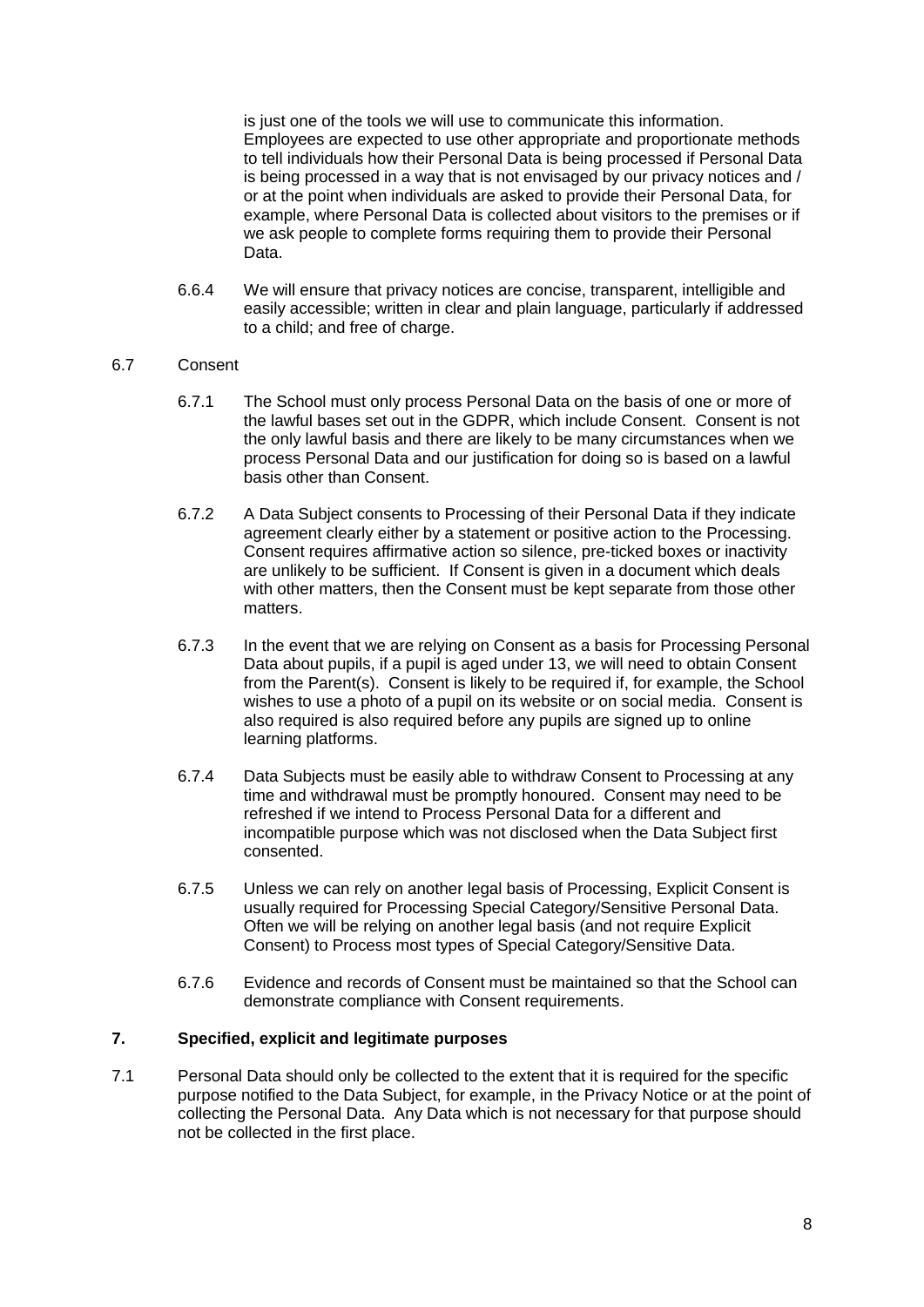7.2 The School will be clear with Data Subjects about why their Personal Data is being collected and how it will be processed. We cannot use Personal Data for new, different or incompatible purposes from that disclosed when it was first obtained unless we have informed the Data Subject of the new purposes and they have consented where necessary.

## **8. Adequate, relevant and limited to what is necessary**

- 8.1 The School will ensure that the Personal Data collected is adequate to enable us to perform our functions and that the information is relevant and limited to what is necessary.
- 8.2 In order to ensure compliance with this principle, the School will check records at appropriate intervals for missing, irrelevant or seemingly excessive information and may contact Data Subjects to verify certain items of Data.
- 8.3 Employees must also give due consideration to any forms stakeholders are asked to complete and consider whether all the information is required. We may only collect Personal Data that is needed to operate as a business function and we should not collect excessive Data. We should ensure that any Personal Data collected is adequate and relevant for the intended purposes.
- 8.4 The School will implement measures to ensure that Personal Data is processed on a 'Need to Know' basis. This means that the only members of staff or governors who need to know Personal Data about a Data Subject will be given access to it and no more information than is necessary for the relevant purpose will be shared. In practice, this means that the School] may adopt a layered approach in some circumstances, for example, members of staff or governors may be given access to basic information about a pupil or employee if they need to know it for a particular purpose but other information about a Data Subject may be restricted to certain members of staff who need to know it, for example, where the information is Special Category/Sensitive Personal Data, relates to criminal convictions or offences or is confidential in nature (for example, child protection or safeguarding records).
- 8.5 When Personal Data is no longer needed for specified purposes, it must be deleted or anonymised in accordance with the School's Data Retention guidelines.

# **9. Accurate and, where necessary, kept up to date**

- 9.1 Personal Data must be accurate and kept up to date. Information which is incorrect or misleading is not accurate and steps should therefore be taken to check the accuracy of any Personal Data at the point of collection and at regular intervals afterwards. Inaccurate or out-of-date Data should be destroyed.
- 9.2 If a Data Subject informs the School of a change of circumstances their records will be updated as soon as is practicable.
- <span id="page-8-0"></span>9.3 Where a Data Subject challenges the accuracy of their Data, the School will immediately mark the record as potentially inaccurate, or 'challenged'. In the case of any dispute, we shall try to resolve the issue informally, but if this proves impossible, disputes will be referred to the Data Protection Officer OR Chair of Governors for their judgement. If the problem cannot be resolved at this stage, the Data Subject should refer their complaint to the Information Commissioner's Office. Until resolved the 'challenged' marker will remain and all disclosures of the affected information will contain both versions of the information.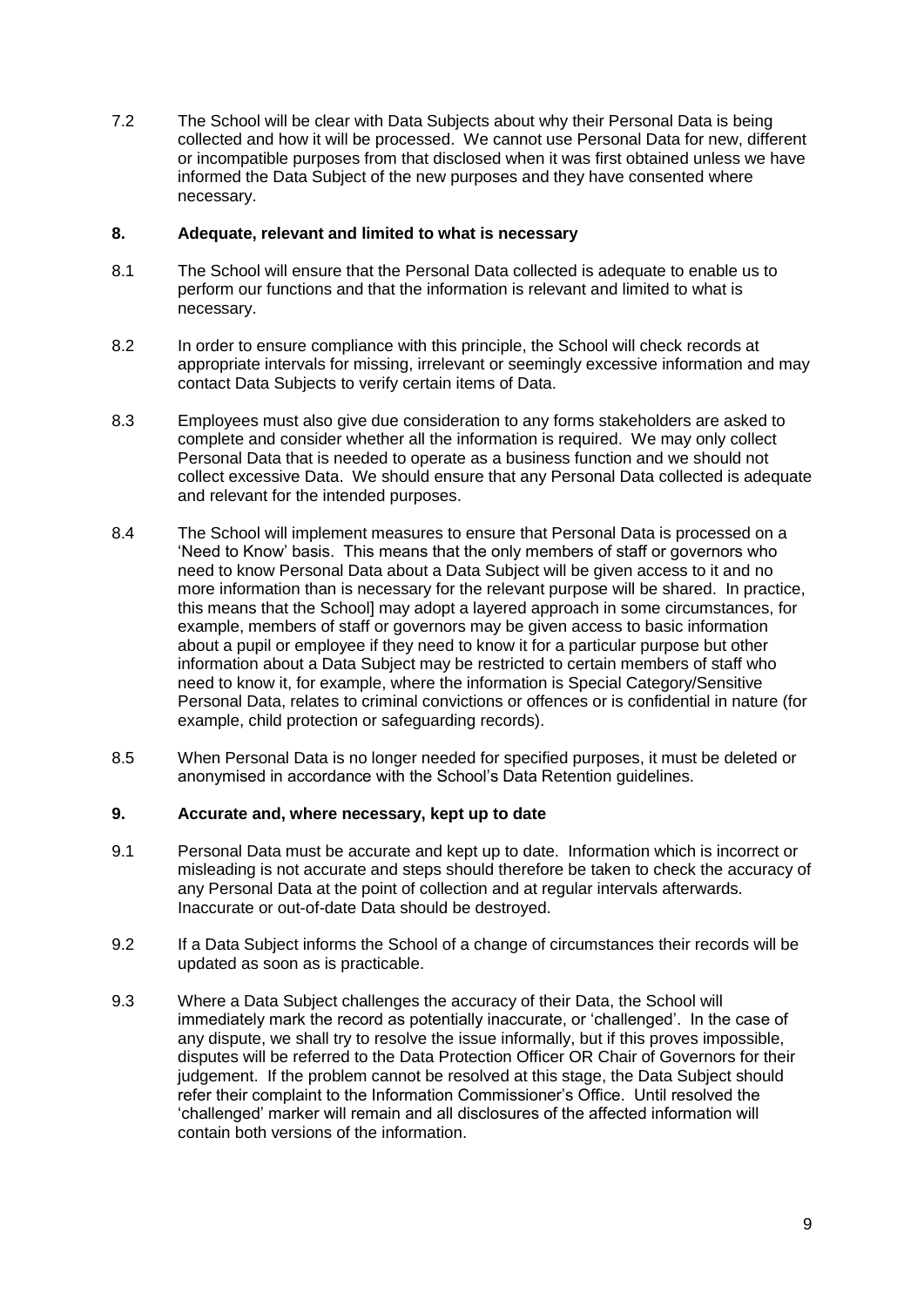9.4 Notwithstanding paragraph [9.3,](#page-8-0) a Data Subject continues to have rights under the GDPR and may refer a complaint to the Information Commissioner's Office regardless of whether the procedure set out in paragraph [9.3](#page-8-0) has been followed.

#### **10. Data to be kept for no longer than is necessary for the purposes for which the Personal Data are processed**

- 10.1 Personal Data should not be kept longer than is necessary for the purpose for which it is held. This means that Data should be destroyed or erased from our systems when it is no longer required.
- 10.2 It is the duty of the DPO, after taking appropriate guidance for legal considerations, to ensure that obsolete Data is properly erased. The School has a retention schedule for all Data.

#### **11. Data to be processed in a manner that ensures appropriate security of the Personal Data**

- 11.1 The School has taken steps to ensure that appropriate security measures are taken against unlawful or unauthorised processing of Personal Data, and against the accidental loss of, or damage to, Personal Data. Data Subjects may apply to the courts for compensation if they have suffered damage from such a loss.
- 11.2 We will develop, implement and maintain safeguards appropriate to our size, scope, our available resources, the amount of Personal Data that we own or maintain on behalf of others and identified risks (including use of encryption and Pseudonymisation where applicable). We will regularly evaluate and test the effectiveness of those safeguards to ensure security of our Processing of Personal Data.
- 11.3 Data Users are responsible for protecting the Personal Data we hold. Data Users must implement reasonable and appropriate security measures against unlawful or unauthorised Processing of Personal Data and against the accidental loss of, or damage to, Personal Data. Data Users must exercise particular care in protecting Sensitive Personal Data from loss and unauthorised access, use or disclosure.
- 11.4 The GDPR requires us to put in place procedures and technologies to maintain the security of all Personal Data from the point of collection to the point of destruction. Data Users must follow all these procedures and technologies and must comply with all applicable aspects of our Data Protection Policy and not attempt to circumvent the administrative, physical and technical safeguards we implement and maintain in accordance with the GDPR and relevant standards to protect Personal Data.
- 11.5 Maintaining data security means guaranteeing the confidentiality, integrity and availability of the Personal Data, defined as follows:
	- 11.5.1 **Confidentiality** means that only people who are authorised to use the Data can access it.
	- 11.5.2 **Integrity** means that Personal Data should be accurate and suitable for the purpose for which it is processed.
	- 11.5.3 **Availability** means that authorised users should be able to access the Data if they need it for authorised purposes.
- 11.6 It is the responsibility of all members of staff and governors to work together to ensure that the Personal Data we hold is kept secure. We rely on our colleagues to identify and report any practices that do not meet these standards so that we can take steps to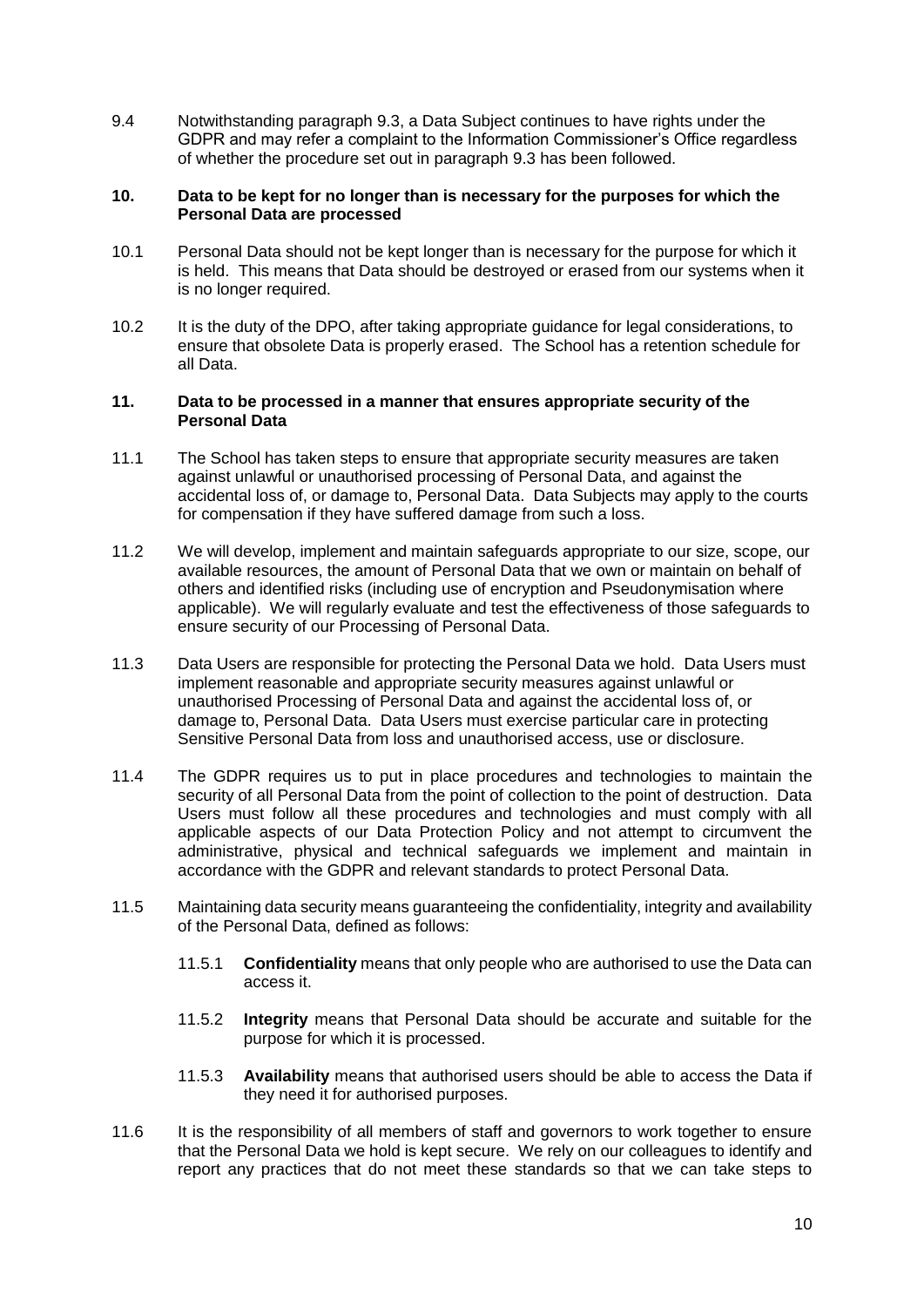address any weaknesses in our systems. Anyone who has any comments or concerns about security should notify the Headteacher or the DPO.

11.7 [Please see our Data Security Policy for details for the arrangements in place to keep Personal Data secure: *Add link or make available on request]*

#### 11.8 Governors

- 11.8.1 Governors, are likely to process Personal Data when they are performing their duties, for example, if they are dealing with employee issues, pupil exclusions or parent complaints. Governors should be trained on the School's Data Protection processes as part of their induction and should be informed about their responsibilities to keep Personal Data secure. This includes:
	- 11.8.1.1 Ensure that Personal Data which comes into their possession as a result of their duties is kept secure from third parties, including family members and friends;
	- 11.8.1.2 Ensure they are provided with a copy of the School's Data Security Policy.
	- 11.8.1.3 Using only a School email account for any School-related communications;
	- 11.8.1.4 Ensuring that any School-related communications or information stored or saved on an electronic device or computer is password protected [and encrypted];
	- 11.8.1.5 Taking appropriate measures to keep Personal Data secure, which includes ensuring that hard copy documents are securely locked away so that they cannot be access by third parties.
- 11.8.2 Governors will be asked to read and sign an Acceptable Use Agreement.

#### **12. Processing in line with Data Subjects' rights**

- 12.1 Data Subjects have rights when it comes to how we handle their Personal Data. Some of these rights may not apply depending on the lawful basis being used for Processing. These include rights to:
	- 12.1.1 withdraw Consent to Processing at any time;
	- 12.1.2 receive certain information about the Data Controller's Processing activities;
	- 12.1.3 request access to their Personal Data that we hold;
	- 12.1.4 prevent our use of their Personal Data for direct marketing purposes;
	- 12.1.5 ask us to erase Personal Data if it is no longer necessary in relation to the purposes for which it was collected or Processed or to rectify inaccurate Data or to complete incomplete Data;
	- 12.1.6 restrict Processing in specific circumstances;
	- 12.1.7 challenge Processing which has been justified on the basis of our legitimate interests or in the public interest;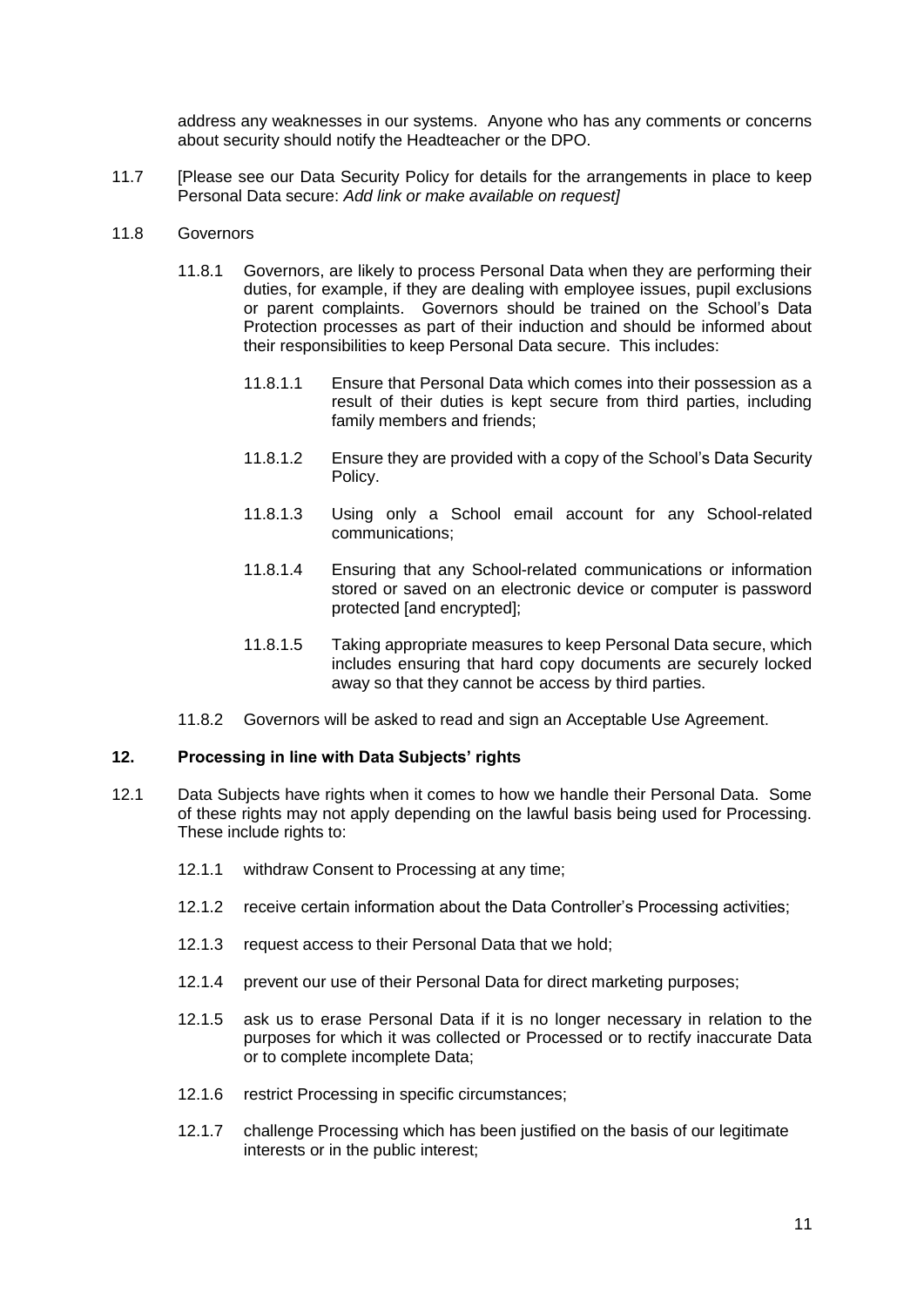- 12.1.8 request a copy of an agreement under which Personal Data is transferred outside of the EEA;
- 12.1.9 object to decisions based solely on Automated Processing, including profiling (Automated Decision Making);
- 12.1.10 prevent Processing that is likely to cause damage or distress to the Data Subject or anyone else;
- 12.1.11 be notified of a Personal Data Breach which is likely to result in high risk to their rights and freedoms;
- 12.1.12 make a complaint to the supervisory authority (the ICO); and
- 12.1.13 in limited circumstances, receive or ask for their Personal Data to be transferred to a third party in a structured, commonly used and machine readable format.
- 12.2 We are required to verify the identity of an individual requesting Data under any of the rights listed above. Members of staff should not allow third parties to persuade them into disclosing Personal Data without proper authorisation.

#### **13. Dealing with Subject Access Requests**

- 13.1 The GDPR extends to all Data Subjects a right of access to their own Personal Data. A formal request from a Data Subject for information that we hold about them may be made in writing or verbally. The School can invite a Data Subject to complete a form but we may not insist that they do so.
- 13.2 It is important that all members of staff are able to recognise that a written request made by a person for their own information is likely to be a valid Subject Access Request, even if the Data Subject does not specifically use this phrase in their request or refer to the GDPR. In some cases, a Data Subject may mistakenly refer to the "Freedom of Information Act" but this should not prevent the School from responding to the request as being made under the GDPR, if appropriate. Some requests may contain a combination of a Subject Access Request for Personal Data under the GDPR and a request for information under the Freedom of Information Act 2000 ("FOIA"). Requests for information under the FOIA must be dealt with promptly and in any event within 20 school days.
- 13.3 Any member of staff who receives a written request of this nature must immediately forward it to the DPO as the statutory time limit for responding is **thirty calendar days**.
- 13.4 As the time for responding to a request does not stop during the periods when the Schoolis closed for the holidays, we will attempt to mitigate any impact this may have on the rights of Data Subjects to request access to their Data by implementing the measures to ensure resource is avaialbe.
- 13.5 A fee may no longer be charged to the individual for provision of this information (previously a fee of £10 could be charged under the DPA 1998).
- 13.6 The School may ask the Data Subject for reasonable identification so that they can satisfy themselves about the person's identity before disclosing the information.
- 13.7 In order to ensure that people receive only information about themselves it is essential that a formal system of requests is in place.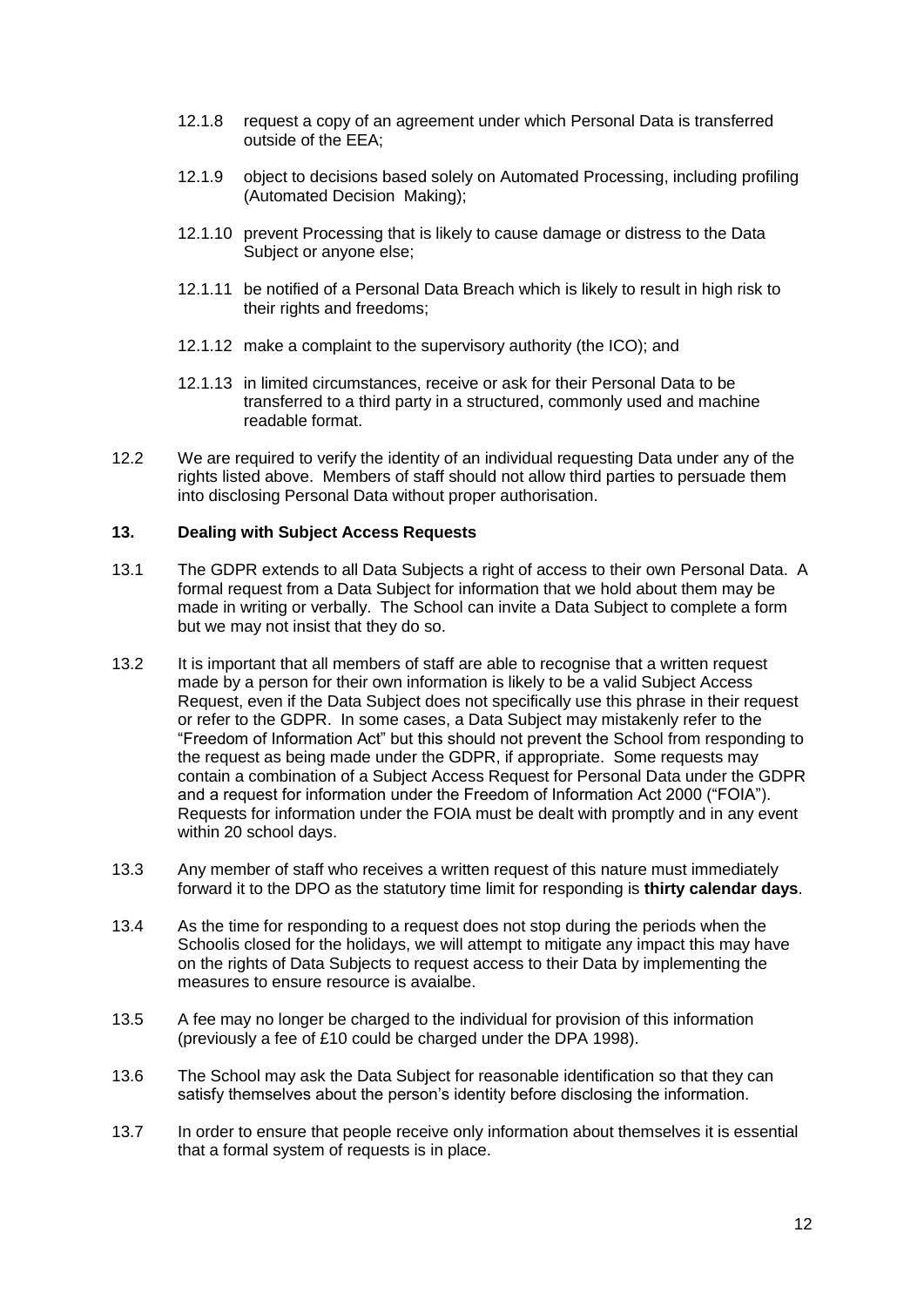- 13.8 Requests from Parents in respect of their own child will be processed as requests made on behalf of the Data Subject (the child) where the pupil is aged under 13 (subject to any exemptions that apply under the Act or other legislation).
- 13.9 It should be noted that the Education (Pupil Information) (England) Regulations 2005 (the "Regulations") applies to maintained schools so the rights available to parents in those Regulations to access their child's educational records apply to the School. This means that following receipt of a request from a parent for a copy of their child's educational records, the School must provide a copy within 15 school days, subject to any exemptions or court orders which may apply. The School may charge a fee (not exceeding the cost of supply) for providing a copy of the educational record, depending on the number of pages as set out in the Regulations. This is a separate statutory right that parents of children who attend maintained schools have so such requests should not be treated as a Subject Access Request.
- 13.10 Following receipt of a Subject Access Request, and provided that there is sufficient information to process the request, an entry should be made in the School's Subject Access log book, showing the date of receipt, the Data Subject's name, the name and address of requester (if different), the type of Data required (e.g. Student Record, Personnel Record), and the planned date for supplying the information (not more than one calendar month from the request date). Should more information be required to establish either the identity of the Data Subject (or agent) or the type of Data requested, the date of entry in the log will be date on which sufficient information has been provided.
- 13.11 Where requests are "anifestly unfounded or excessive", in particular because they are repetitive, the School can:
	- 13.11.1 charge a reasonable fee taking into account the administrative costs of providing the information; or
	- 13.11.2 refuse to respond.

However, this will be discussed first with the Information Commissioner's Office (ICO), as typically they advise organisations to act with a high level of accountability and transparency, which means co-operating with requesters under most circumstances.

- 13.12 Where we refuse to respond to a request, the response must explain why to the individual, informing them of their right to complain to the supervisory authority and to a judicial remedy without undue delay and at the latest within one month. Members of staff should refer to any guidance issued by the ICO on Subject Access Requests and consult the DPO before refusing a request.
- 13.13 Certain information may be exempt from disclosure so members of staff will need to consider what exemptions (if any) apply and decide whether you can rely on them. For example, information about third parties may be exempt from disclosure. In practice, this means that you may be entitled to withhold some documents entirely or you may need to redact parts of them. Care should be taken to ensure that documents are redacted properly. Please seek further advice or support from the DPO if you are unsure which exemptions apply.
- 13.14 In the context of a School a Subject Access Request is normally part of a broader complaint or concern from a Parent or may be connected to a disciplinary or grievance for an employee. Members of staff should therefore ensure that the broader context is taken into account when responding to a request and seek advice if required on managing the broader issue and the response to the request.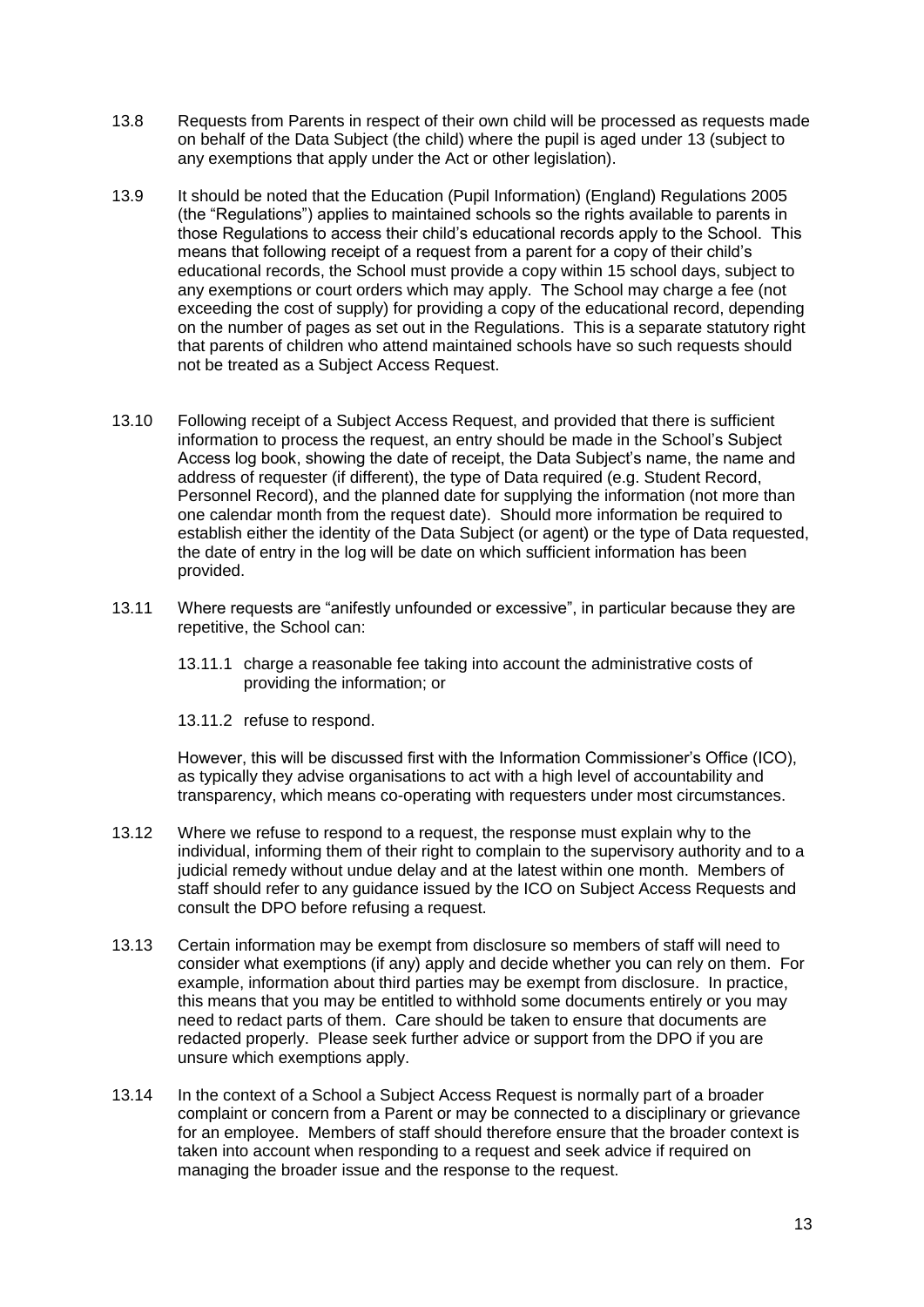#### **14. Providing information over the telephone**

- 14.1 Any member of staff dealing with telephone enquiries should be careful about disclosing any Personal Data held by the School whilst also applying common sense to the particular circumstances. In particular they should:
	- 14.1.1 Check the caller's identity to make sure that information is only given to a person who is entitled to it.
	- 14.1.2 Suggest that the caller put their request in writing if they are not sure about the caller's identity and where their identity cannot be checked.
	- 14.1.3 Refer to their line manager or the DPO for assistance in difficult situations. No-one should feel pressurised into disclosing personal information.

#### **15. Authorised disclosures**

- 15.1 The School will only disclose Data about individuals if one of the lawful bases apply.
- 15.2 Only authorised and trained staff are allowed to make external disclosures of Personal Data. The School will regularly share Personal Data with third parties where it is lawful and appropriate to do so including, but not limited to, the following:
	- 15.2.1 Local Authorities
	- 15.2.2 the Department for Education
	- 15.2.3 the Disclosure and Barring Service
	- 15.2.4 the Teaching Regulation Agency
	- 15.2.5 the Teachers' Pension Service
	- 15.2.6 the Local Government Pension Scheme which is administered by Hertfordshire County Council
	- 15.2.7 commissioned providers of local authority services [e.g. Herts for Learning Ltd]
	- 15.2.8 HMRC
	- 15.2.9 the Police or other law enforcement agencies
	- 15.2.10 our legal advisors and other consultants
	- 15.2.11 insurance providers]occupational health advisors
	- 15.2.12 exam boards
	- 15.2.13 the Joint Council for Qualifications;
	- 15.2.14 NHS health professionals including educational psychologists and school nurses;
	- 15.2.15 Education Welfare Officers;
	- 15.2.16 Courts, if ordered to do so;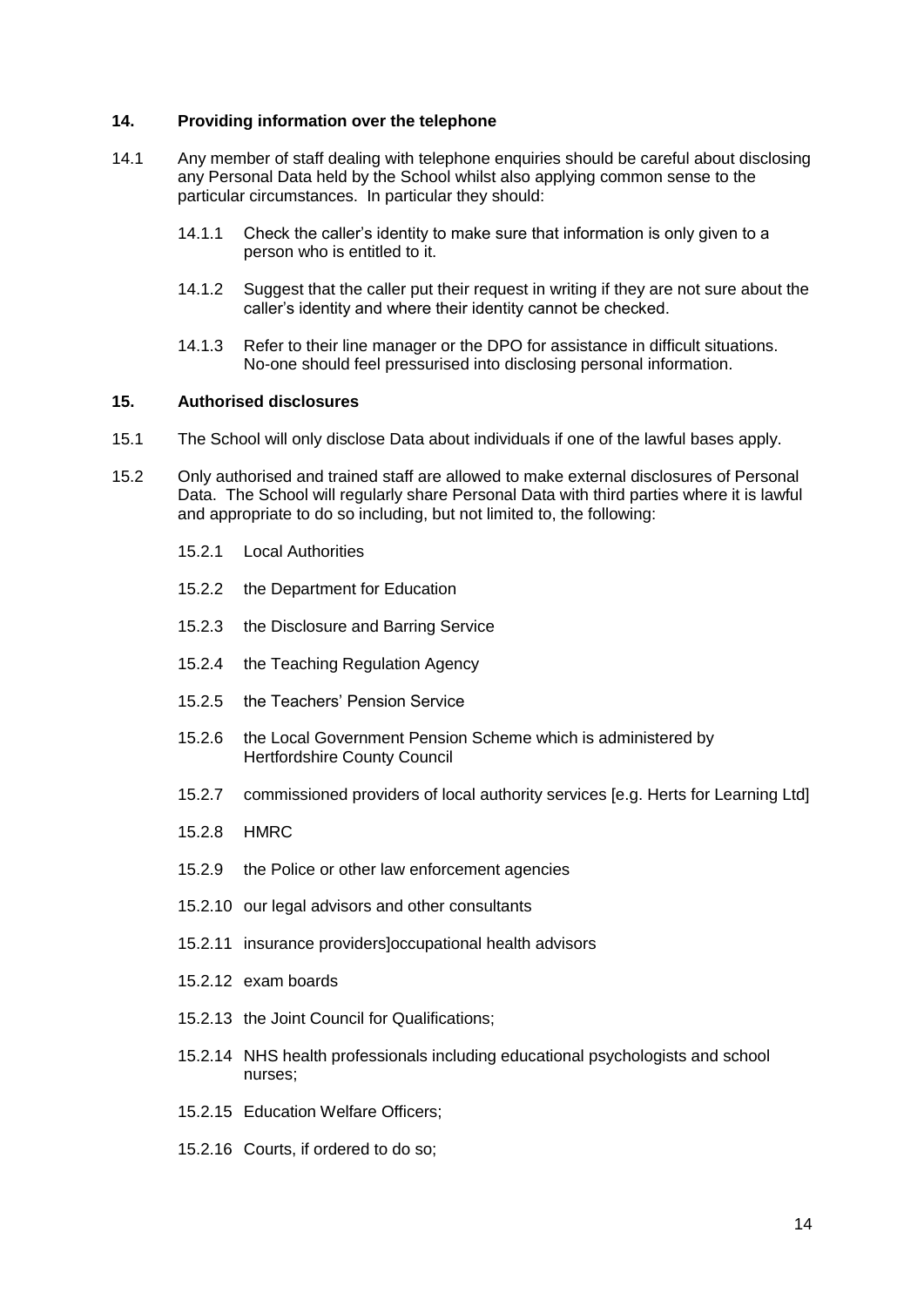- 15.2.17 Prevent teams in accordance with the Prevent Duty on schools;
- 15.2.18 other schools, for example, if we are negotiating a managed move and we have Consent to share information in these circumstances;
- 15.2.19 confidential waste collection companies;
- 15.3 Some of the organisations we share Personal Data with may also be Data Controllers in their own right in which case we will be joint controllers of Personal Data and may be jointly liable in the event of any Data Breaches.
- 15.4 Data Sharing Agreements should be completed when setting up 'on-going' or 'routine' information sharing arrangements with third parties who are Data Controllers in their own right. However, they are not needed when information is shared in one-off circumstances but a record of the decision and the reasons for sharing information should be kept.
- 15.5 All Data Sharing Agreements must be signed off by the Data Protection Officer who will keep a register of all Data Sharing Agreements.
- 15.6 The GDPR requires Data Controllers to have a written contract in place with Data Processors which must include specific clauses relating to the way in which the Data is Processed ("GDPR clauses"). A summary of the GDPR requirements for contracts with Data Processors is set out in Appendix 1. It will be the responsibility of the Schoolto ensure that the GDPR clauses have been added to the contract with the Data Processor. Personal Data may only be transferred to a third-party Data Processor if they agree to put in place adequate technical, organisational and security measures themselves.
- 15.7 In some cases Data Processors may attempt to include additional wording when negotiating contracts which attempts to allocate some of the risk relating to compliance with the GDPR, including responsibility for any Personal Data Breaches, onto the School. In these circumstances, the member of staff dealing with the contract should contact the DPO for further advice before agreeing to include such wording in the contract.

#### **16. Reporting a Personal Data Breach**

- 16.1 The GDPR requires Data Controllers to notify any Personal Data Breach to the ICO and, in certain instances, the Data Subject.
- 16.2 A notifiable Personal Data Breach must be reported to the ICO without undue delay and where feasible within 72 hours, unless the Data Breach is unlikely to result in a risk to the individuals.
- 16.3 If the breach is likely to result in high risk to affected Data Subjects, the GDPR, requires organisations to inform them without undue delay.
- 16.4 It is the responsibility of the DPO, or the nominated deputy, to decide whether to report a Personal Data Breach to the ICO.
- 16.5 We have put in place procedures to deal with any suspected Personal Data Breach and will notify Data Subjects or any applicable regulator where we are legally required to do so.
- 16.6 As the School is closed or has limited staff available during school holidays, there will be times when our ability to respond to a Personal Data Breach promptly and within the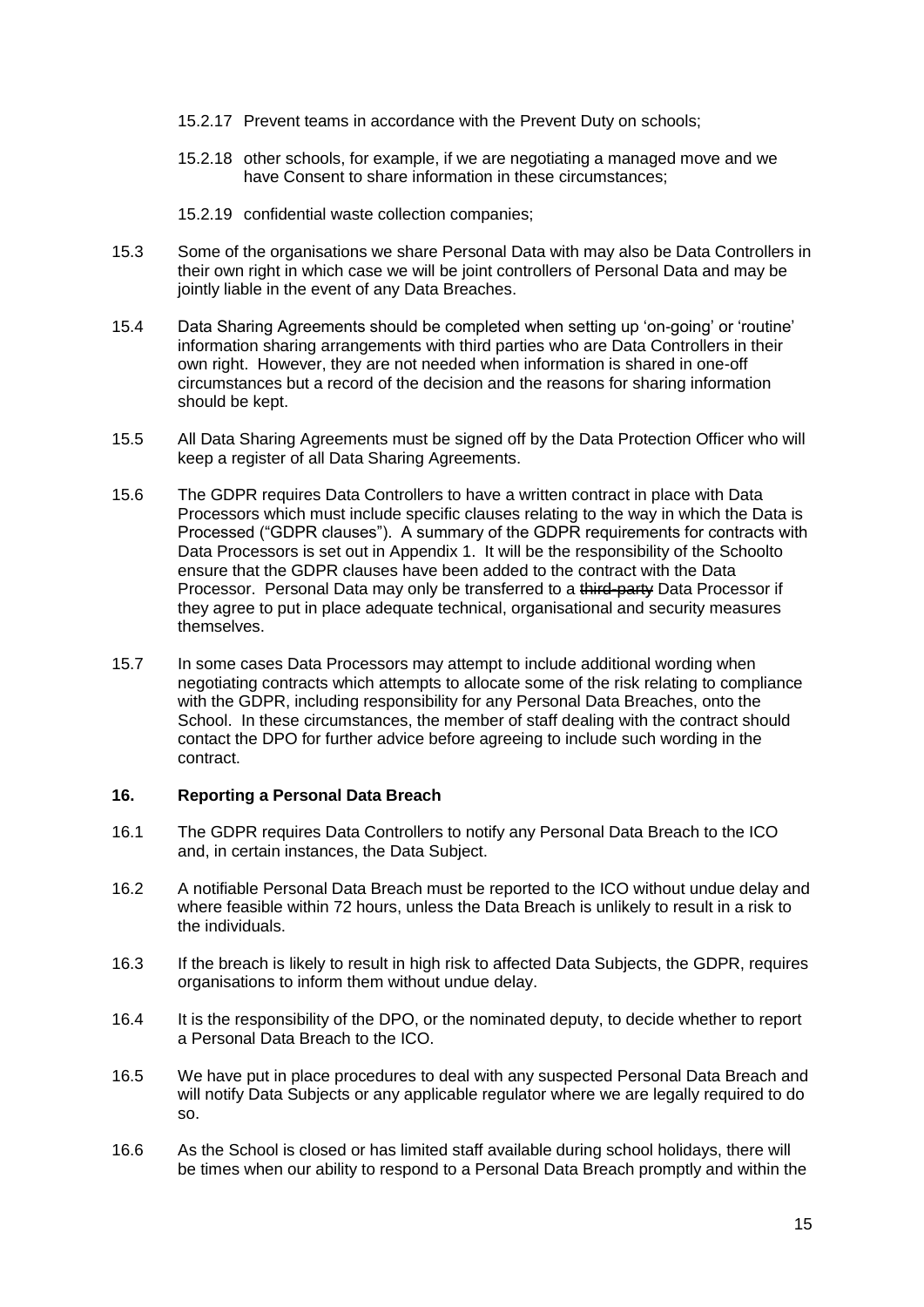relevant timescales will be affected. We will consider any proportionate measures that we can implement to mitigate the impact this may have on Data Subjects when we develop our Security Incident response plan.

16.7 If a member of staff, governor knows or suspects that a Personal Data Breach has occurred, our Security Incident response plan must be followed. In particular, the DPO or such other person identified in our Security Incident Response Plan must be notified immediately. You should preserve all evidence relating to the potential Personal Data Breach.

### **17. Accountability**

- 17.1 The School must implement appropriate technical and organisational measures in an effective manner, to ensure compliance with Data Protection principles. The School is responsible for, and must be able to demonstrate, compliance with the Data Protection principles.
- 17.2 The School must have adequate resources and controls in place to ensure and to document GDPR compliance including:
	- 17.2.1 appointing a suitably qualified DPO (where necessary) and an executive team accountable for Data Privacy;
	- 17.2.2 implementing Privacy by Design when Processing Personal Data and completing Data Protection Impact Assessments (DPIAs) where Processing presents a high risk to rights and freedoms of Data Subjects;
	- 17.2.3 integrating Data Protection into internal documents including this Data Protection Policy, related policies and Privacy Notices;
	- 17.2.4 regularly training employees, governors on the GDPR, this Data Protection Policy, related policies and Data Protection matters including, for example, Data Subject's rights, Consent, legal bases, DPIA and Personal Data Breaches. The School must maintain a record of training attendance by all personnel; and
	- 17.2.5 regularly testing the privacy measures implemented and conducting periodic reviews and audits to assess compliance, including using results of testing to demonstrate compliance improvement effort.

#### **18. Record keeping**

- 18.1 The GDPR requires us to keep full and accurate records of all our Data Processing activities.
- 18.2 We must keep and maintain accurate records reflecting our Processing including records of Data Subjects' Consents and procedures for obtaining Consents.
- 18.3 These records should include, at a minimum, the name and contact details of the Data Controller and the DPO, clear descriptions of the Personal Data types, Data Subject types, Processing activities, Processing purposes, third-party recipients of the Personal Data, Personal Data storage locations, Personal Data transfers, the Personal Data's retention period and a description of the security measures in place. In order to create such records, data maps should be created which should include the detail set out above together with appropriate data flows.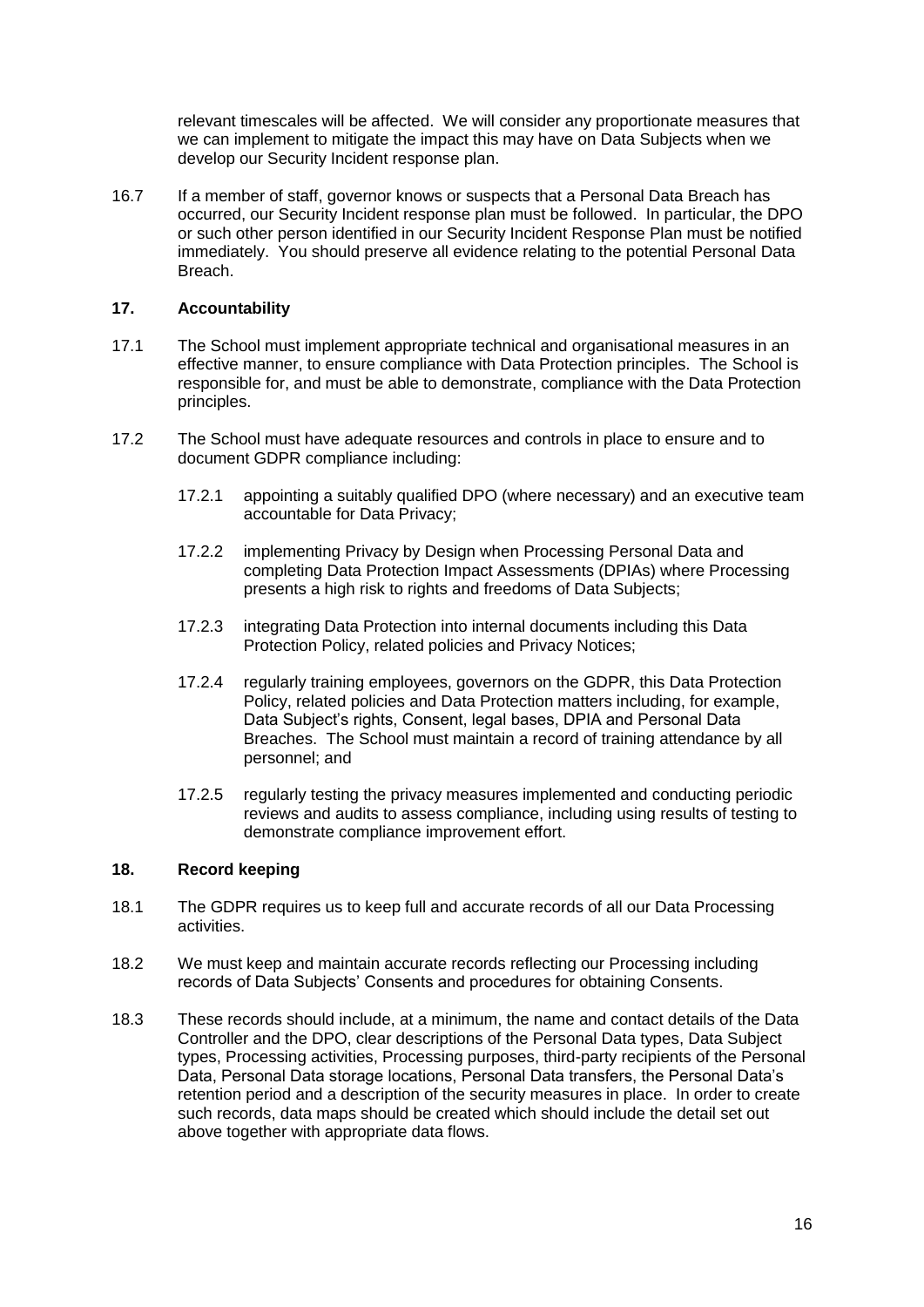#### **19. Training and audit**

- 19.1 We are required to ensure all personnel have undergone adequate training to enable us to comply with Data Privacy laws. We must also regularly test our systems and processes to assess compliance.
- 19.2 Members of staff must attend all mandatory Data Privacy related training.
- 19.3 Data protection awareness training is included in the induction process for all new staff.

#### **20. Privacy By Design and Data Protection Impact Assessment (DPIA)**

- 20.1 We are required to implement Privacy by Design measures when Processing Personal Data by implementing appropriate technical and organisational measures (like Pseudonymisation) in an effective manner, to ensure compliance with Data Privacy principles.
- 20.2 This means that we must assess what Privacy by Design measures can be implemented on all programs/systems/processes that Process Personal Data by taking into account the following:
	- 20.2.1 the state of the art;
	- 20.2.2 the cost of implementation;
	- 20.2.3 the nature, scope, context and purposes of Processing; and
	- 20.2.4 the risks of varying likelihood and severity for rights and freedoms of Data Subjects posed by the Processing.
- 20.3 We are also required to conduct DPIAs in respect to high risk Processing.
- 20.4 The [School should conduct a DPIA and discuss the findings with the DPO when implementing major system or business change programs involving the Processing of Personal Data including:
	- 20.4.1 use of new technologies (programs, systems or processes), or changing technologies (programs, systems or processes);
	- 20.4.2 Automated Processing including profiling and Automated Decision-Making (ADM);
	- 20.4.3 large scale Processing of Special Category/Sensitive Data; and
	- 20.4.4 large scale, systematic monitoring of a publicly accessible area.
- 20.5 We will also undertake a DPIA as a matter of good practice to help us to assess and mitigate the risks to pupils. If our processing is likely to result in a high risk to the rights and freedom of children then a DPIA should be undertaken.
- 20.6 A DPIA must include:
	- 20.6.1 a description of the Processing, its purposes and the School's legitimate interests if appropriate;
	- 20.6.2 an assessment of the necessity and proportionality of the Processing in relation to its purpose;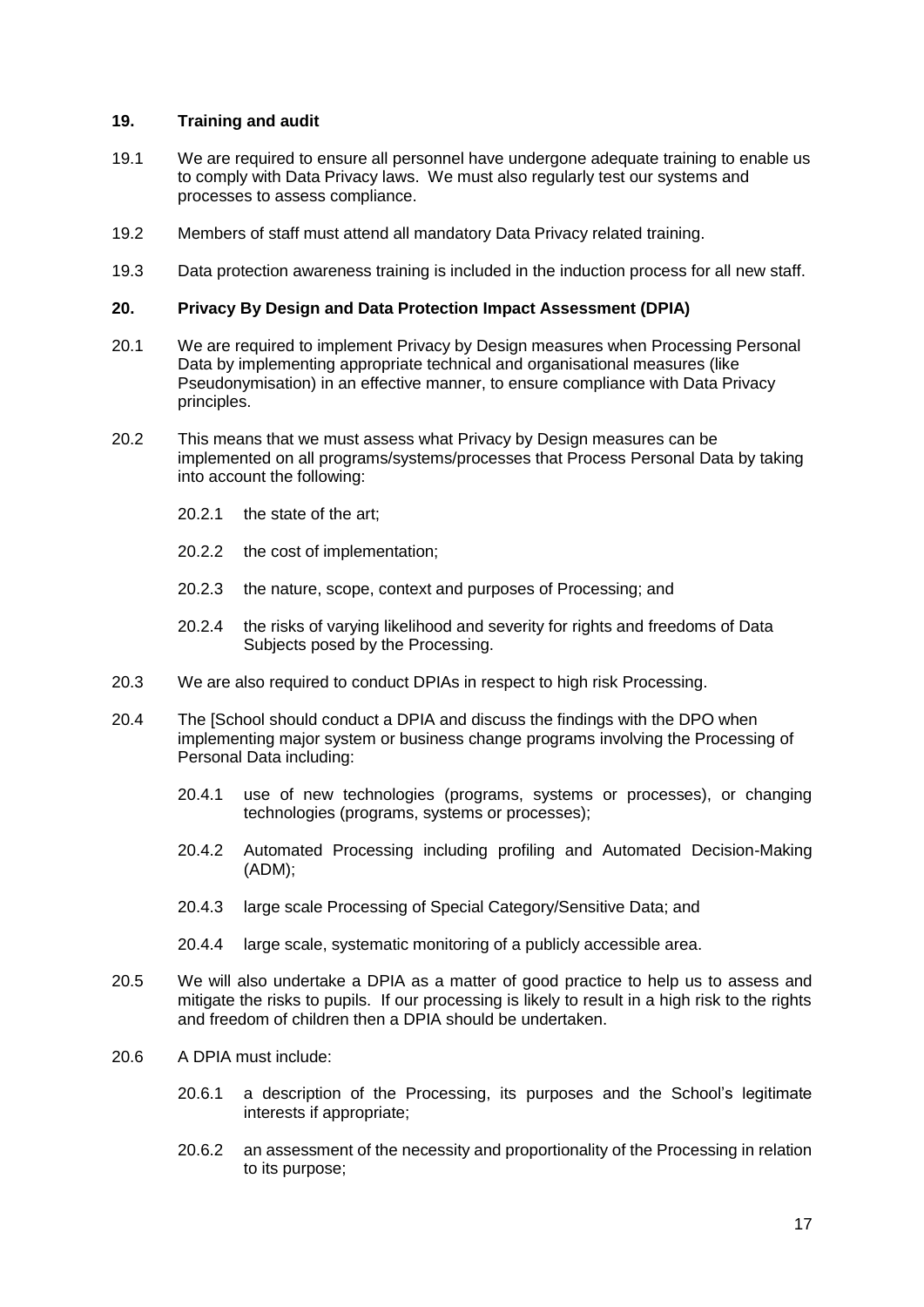- 20.6.3 an assessment of the risk to individuals; and
- 20.6.4 the risk mitigation measures in place and demonstration of compliance.

#### **21. Walkie Talkies**

- 21.1 The School recognises the importance of using Walkie Talkies as a method of communication on the site to ensure that children and staff are kept safe at all times. Reasons for using Walkie Talkies are:
	- 21.1.1 to contact staff generally when they frequently move from room to room during the day;
	- 21.1.2 to contact support staff who are rarely to be found at their desks people like I.C.T. technicians, laboratory assistants, caretakers and maintenance staff;
	- 21.1.3 to allow caretakers, security staff and grounds staff to stay in touch around the site;
	- 21.1.4 to summon First-Aid qualified staff in the event of a mishap, and to allow staff on duty outside to summon help whenever needed;
	- 21.1.5 to manage behaviour incidents, and to alert staff to attend an incident if required;
	- 21.1.6 for special events such as Sports Days, school fetes, open days, concerts, school plays, etc.; and
	- 21.1.7 to take on school trips, visits and activity holidays.
- 21.2 Staff should be aware that when communicating information over a radio network via a Walkie Talkie, it is possible that anyone in the vicinity who is using the same network may be able to overhear conversations. It is important that appropriate controls are in place to prevent individuals without the correct authorisation intentionally or accidentally gaining access to personal information.
- 21.3 To minimise the risk of unauthorised access to any information that is communicated via Walkie Talkies, staff must ensure that:
	- 21.3.1 under no circumstances must any personal information be communicated which could enable an individual to be identified e.g. use only first name or initials when referring to named persons;
	- 21.3.2 the language used during communications is professional, and that no abusive or inappropriate language is used;
	- 21.3.3 in the event of theft or loss of the equipment, they inform theSchool's Data Protection team immediately; and
	- 21.3.4 they have completed and understood the appropriate Data Protection and Security training.

#### **22. Policy Review**

22.1 It is the responsibility of the Governing Body to facilitate the review of this policy on a regular basis. Recommendations for any amendments should be reported to the DPO.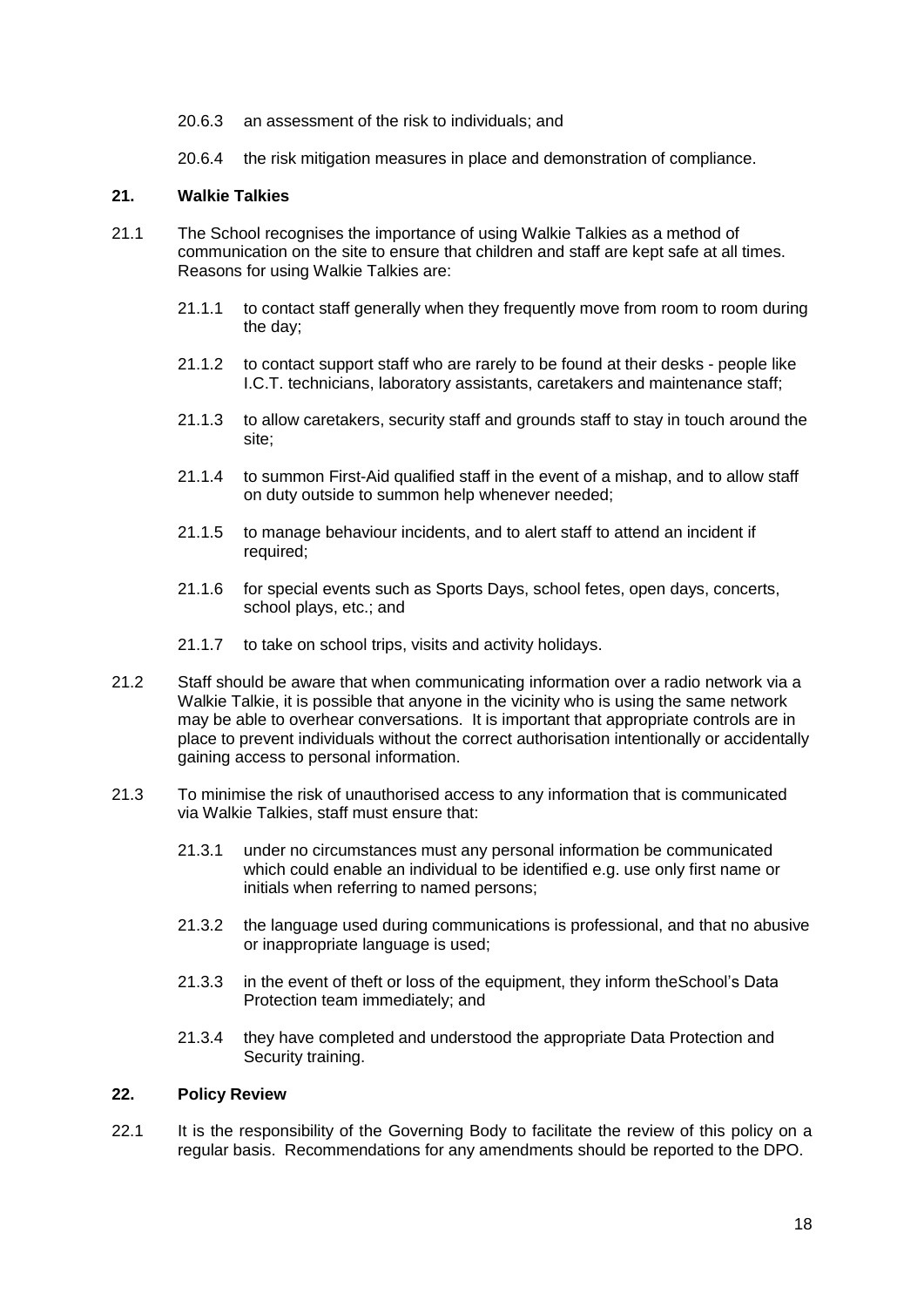- 22.2 We will continue to review the effectiveness of this policy to ensure it is achieving its stated objectives.
- 22.3 This policy should be reviewed by the School periodically and at least every 2 years. It is important to ensure that the DPO is aware of his or her obligations under this policy and that they receive the training and other support they need in order to fulfil this role.

# **23. Enquiries**

- 23.1 Further information about the School's Data Protection Policy is available from the DPO.
- 23.2 General information about the Act can be obtained from the Information Commissioner's Office: [www.ico.gov.uk](http://www.ico.gov.uk/)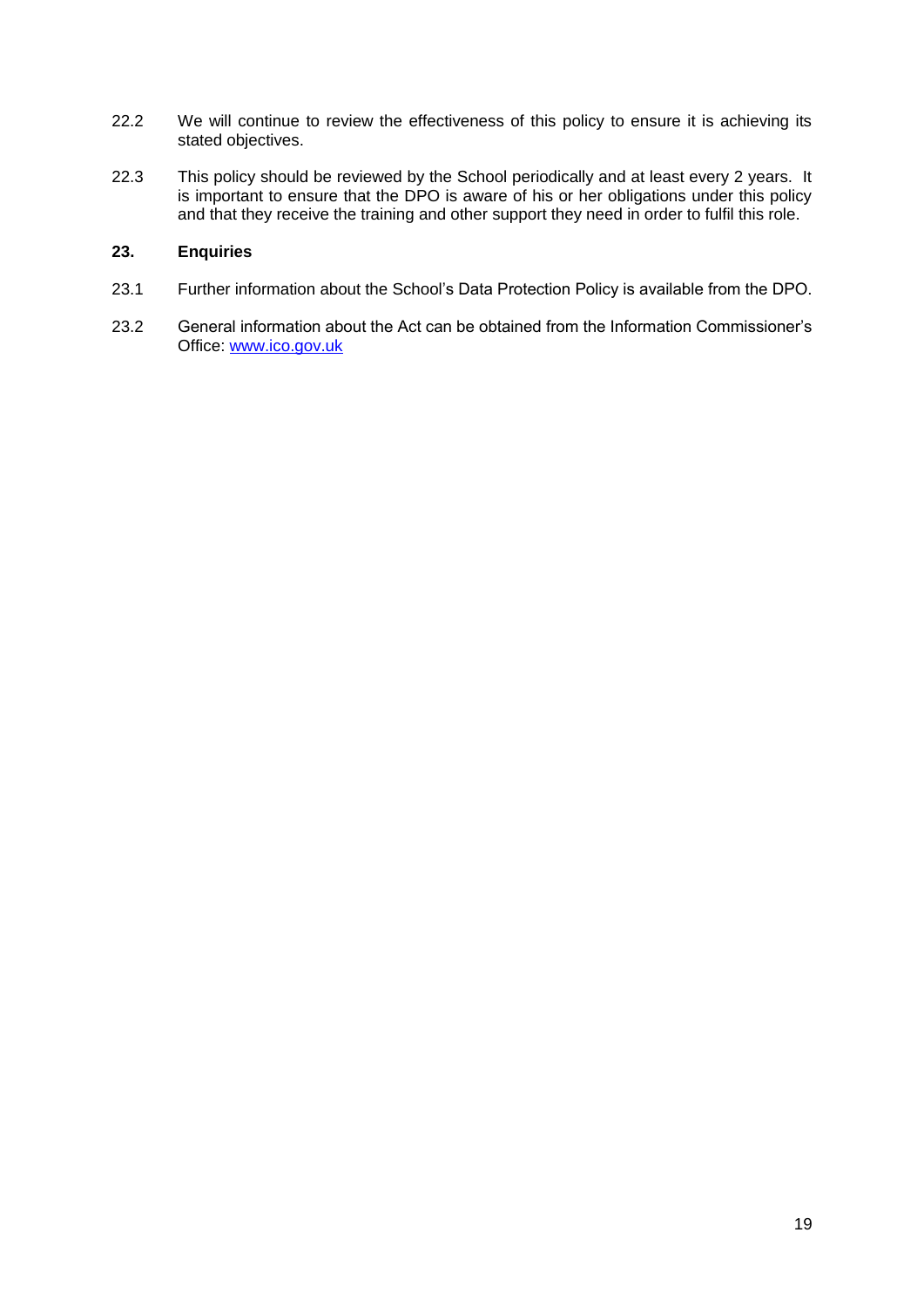### **Appendix 1 – GDPR Clauses**

The GDPR requires the following matters to be addressed in contracts with Data Processors. The wording below is a summary of the requirements in the GDPR and is not intended to be used as the drafting to include in contracts with Data Processors.

- 1. The Processor may only process Personal Data on the documented instructions of the controller, including as regards international transfers. (Art. 28(3)(a))
- 2. Personnel used by the Processor must be subject to a duty of confidence. (Art. 28(3)(b))
- 3. The Processor must keep Personal Data secure. (Art. 28(3)(c) Art. 32)
- 4. The Processor may only use a sub-processor with the consent of the Data Controller. That consent may be specific to a particular sub-processor or general. Where the consent is general, the processor must inform the controller of changes and give them a chance to object. (Art. 28(2) Art. 28(3)(d))
- 5. The Processor must ensure it flows down the GDPR obligations to any sub-processor. The Processor remains responsible for any processing by the sub-processor. (Art. 28(4))
- 6. The Processor must assist the controller to comply with requests from individuals exercising their rights to access, rectify, erase or object to the processing of their Personal Data. (Art. 28(3)(e))
- 7. The Processor must assist the Data Controller with their security and Data Breach obligations, including notifying the Data Controller of any Personal Data breach. (Art. 28(3)(f)) (Art. 33(2))
- 8. The Processor must assist the Data Controller should the Data Controller need to carry out a privacy impact assessment. (Art. 28(3)(f))
- 9. The Processor must return or delete Personal Data at the end of the agreement, save to the extent the Processor must keep a copy of the Personal Data under UK law. (Art. 28(3)(g))
- 10. The Processor must demonstrate its compliance with these obligations and submit to audits by the Data Controller (or by a third party mandated by the controller). (Art. 28(3)(h))
- 11. The Processor must inform the Data Controller if, in its opinion, the Data Controller's instructions would breach UK law. (Art. 28(3))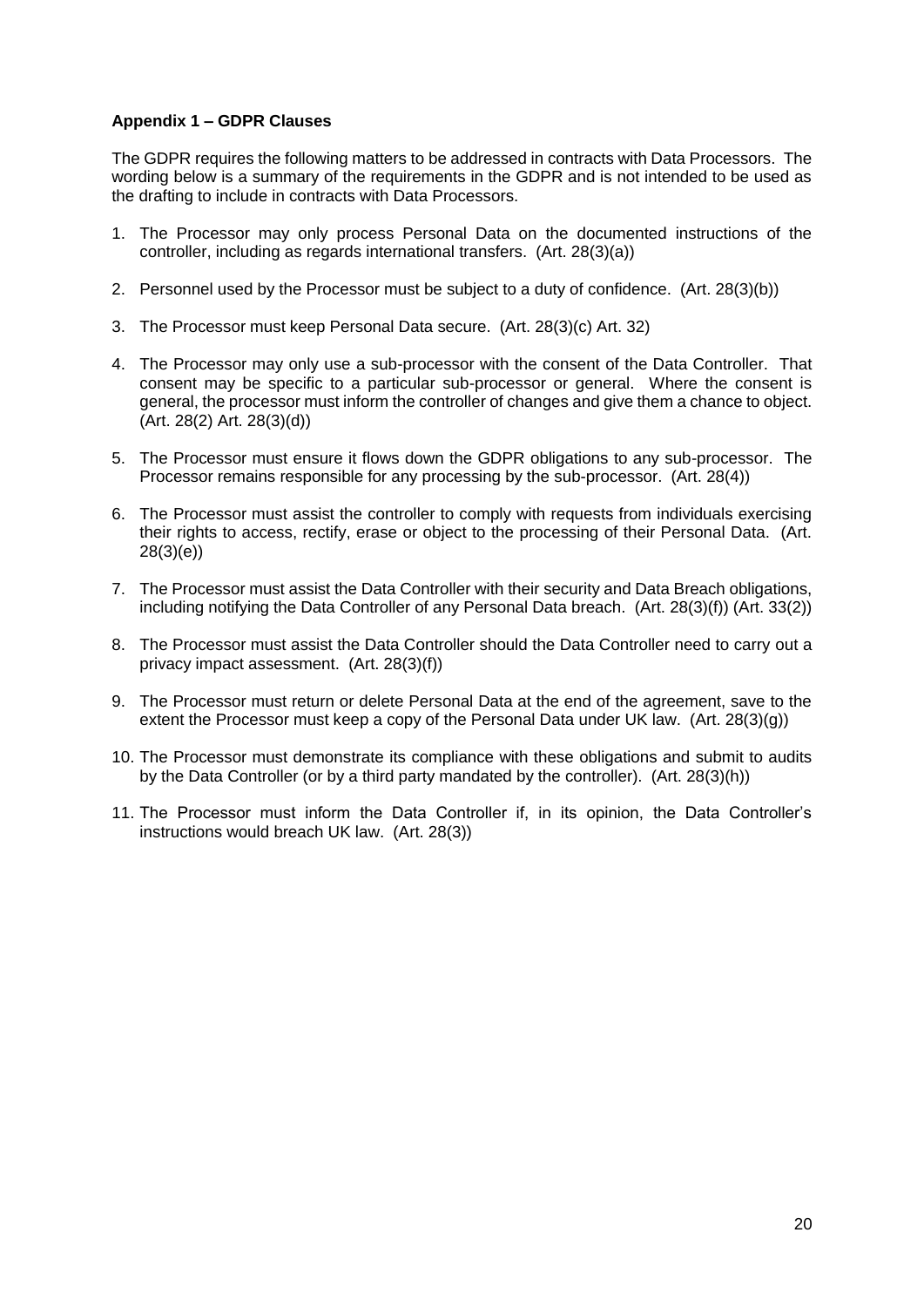# **Appendix 2 – Appropriate Policy Document: Special Category and Criminal Offence Data**

## **Summary**

This policy outlines the School's obligations under Data Protection Legislation with regard to the processing of Special Category Personal Data and Criminal Offence Data. This should be read alongside our Data Protection policy, our Data Security policy, and our privacy notices.

This document meets the requirements of the Data Protection Act 2018, that an appropriate policy document be in place where the processing of Special Category Personal Data is necessary for the purposes of performing or exercising obligations or rights which are imposed or conferred by law on the controller or the data subject in connection with employment, social security, social protection and for reasons of substantial public interest.

The specific conditions under which data may be processed for reasons of substantial public interest are set out in Schedule 1 to the Data Protection Act 2018 and the School intends to rely on these as and when appropriate.

The School will ensure that all Special Category Data is captured, held and used in compliance with this policy. Any proposed new use of Special Category Data will be subject to a Data Protection Impact Assessment (DPIA). For all uses of Special Category Data, the School will record a description of the lawful basis for processing and confirmation that the appropriate data retention rules are being applied.

### **Special Category Data**

The School is committed to ensuring that all personal data it processes is managed appropriately and in compliance with the UK General Data Protection Regulation (UK GDPR) and the Data Protection Act 2018 (DPA 2018).

The School recognises its duties to protect all personal data but in particular Special Category Personal Data as defined under Data Protection legislation i.e. information that may identify an individual's racial or ethnic origin, political opinions, religious or philosophical beliefs, or trade union membership, and the processing of genetic data, Biometric Data for the purpose of uniquely identifying a natural person, data concerning health or data concerning a natural person's sex life or sexual orientation.

#### **Compliance with the Principles of the UK GDPR**

Article 5 of the UK GDPR describes 6 principles that we must follow when collecting and using personal information. Where necessary, the School will carry out a DPIA to ensure that processing is compliant with the principles. The following is a summary of our procedures for compliance with those principles regarding Special Category data.

| <b>Principle</b>                       | Procedures for securing compliance                                                                                              |
|----------------------------------------|---------------------------------------------------------------------------------------------------------------------------------|
| Processed lawfully,<br>fairly and in a | The School will:                                                                                                                |
| transparent manner                     | ensure that such data is only processed where a lawful basis applies;                                                           |
|                                        | only process such data fairly, and will ensure that data subjects are not<br>misled about the purposes of any processing;       |
|                                        | ensure that processing of such data is described clearly in privacy<br>notices available to all data subjects for transparency. |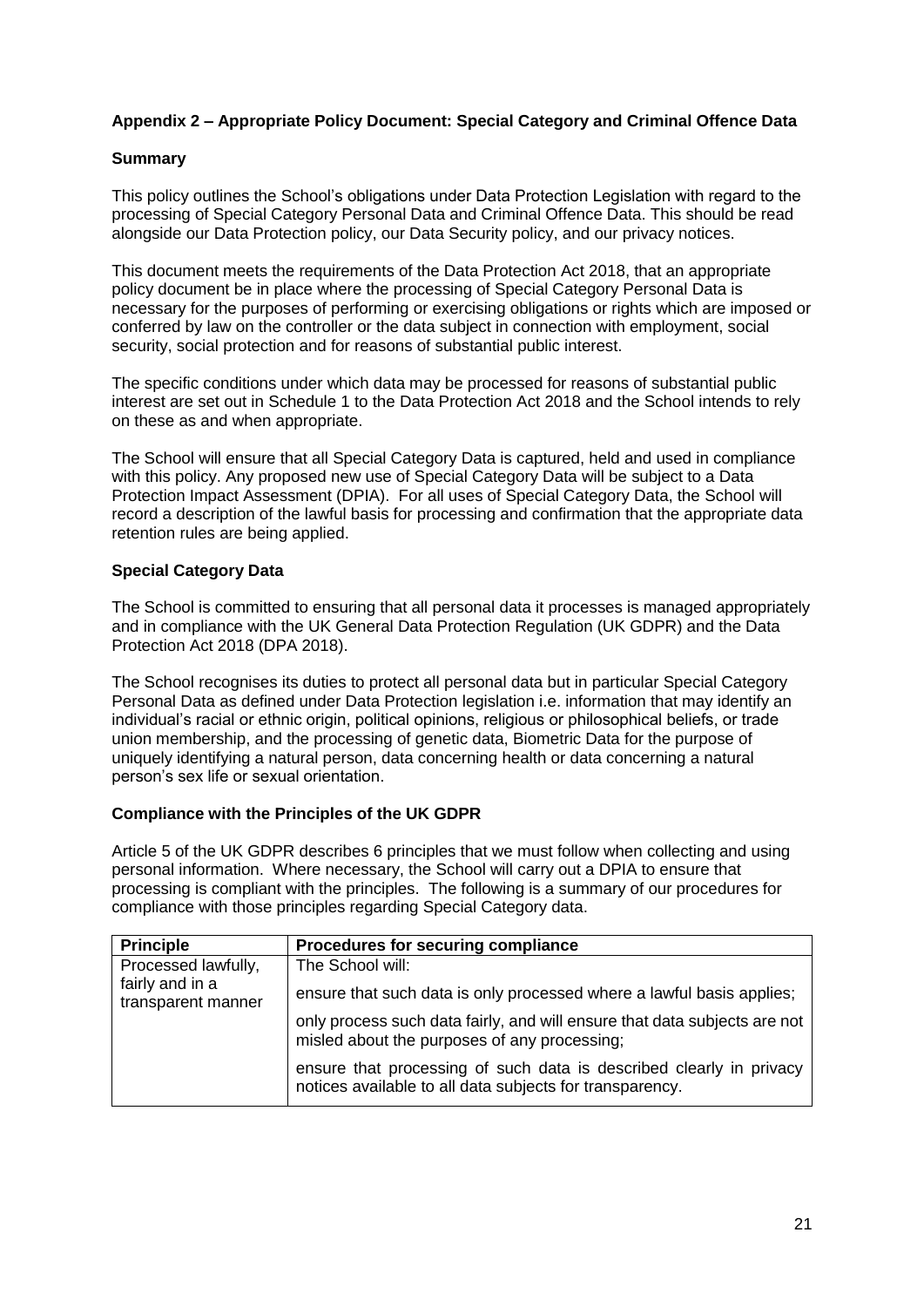| <b>Principle</b>                                                                                         | Procedures for securing compliance                                                                                                                                                                                           |  |  |
|----------------------------------------------------------------------------------------------------------|------------------------------------------------------------------------------------------------------------------------------------------------------------------------------------------------------------------------------|--|--|
| Collected for<br>specified, explicit and<br>legitimate purposes                                          | The School will:                                                                                                                                                                                                             |  |  |
|                                                                                                          | only collect such data for specified, explicit and legitimate purposes, and<br>$\bullet$<br>we will inform data subjects what those purposes are in a privacy notice;                                                        |  |  |
|                                                                                                          | not use such data for purposes that are incompatible with the purposes for<br>$\bullet$<br>which it was collected, and if we do use the data for a new purpose that is<br>compatible, we will inform the data subject first. |  |  |
| Adequate, relevant<br>and limited to what is<br>necessary                                                | The School will:                                                                                                                                                                                                             |  |  |
|                                                                                                          | only collect and hold such data as necessary for our operational<br>$\bullet$<br>requirements or to meet statutory obligations;                                                                                              |  |  |
|                                                                                                          | ensure that the data we collect is adequate and relevant.                                                                                                                                                                    |  |  |
| Accurate and up to                                                                                       | The School will:                                                                                                                                                                                                             |  |  |
| date                                                                                                     | ensure that systems are in place to verify that data is accurate;<br>٠                                                                                                                                                       |  |  |
|                                                                                                          | ensure that data is kept up to date as necessary.<br>$\bullet$                                                                                                                                                               |  |  |
| Kept in a form which<br>permits identification<br>of data subjects for<br>no longer than is<br>necessary | The School will:                                                                                                                                                                                                             |  |  |
|                                                                                                          | ensure data is kept only as long as is necessary for the purposes for which<br>٠<br>it is collected, or where there is a legal obligation to do so;                                                                          |  |  |
|                                                                                                          | where possible, manually delete time-expired data in systems that do not<br>have the functionality to automate disposal.                                                                                                     |  |  |
| Processed securely                                                                                       | The School will:                                                                                                                                                                                                             |  |  |
|                                                                                                          | train staff to be particularly aware of the additional risks to Special<br>٠<br>Category data;                                                                                                                               |  |  |
|                                                                                                          | ensure that there appropriate organisational and technical measures in<br>place to protect such data;                                                                                                                        |  |  |
|                                                                                                          | take appropriate precautions when transmitting or disposing of the data.                                                                                                                                                     |  |  |

# **Lawful Bases for Processing**

The lawful bases for processing are set out in Article 6 of the UK GDPR. At least one of these must apply whenever we process Personal Data:

- **Article 6(1) (a) Consent**: the individual has given clear consent for us to process their personal data for a specific purpose.
- **Article 6(1) (b) Contract**: the processing is necessary for a contract we have with the individual, or because they have asked us to take specific steps before entering into a contract.
- **Article 6(1) (c) Legal obligation**: the processing is necessary for us to comply with the law (not including contractual obligations).
- **Article 6(1) (d) Vital interests**: the processing is necessary to protect someone's life.
- **Article 6(1) (e) Public task**: the processing is necessary for us to perform a task in the public interest or for our official functions, and the task or function has a clear basis in law.
- **Article 6(1) (f) Legitimate interests**: the processing is necessary for our legitimate interests or the legitimate interests of a third party unless there is a good reason to protect the individual's personal data which overrides those legitimate interests. (*This cannot apply*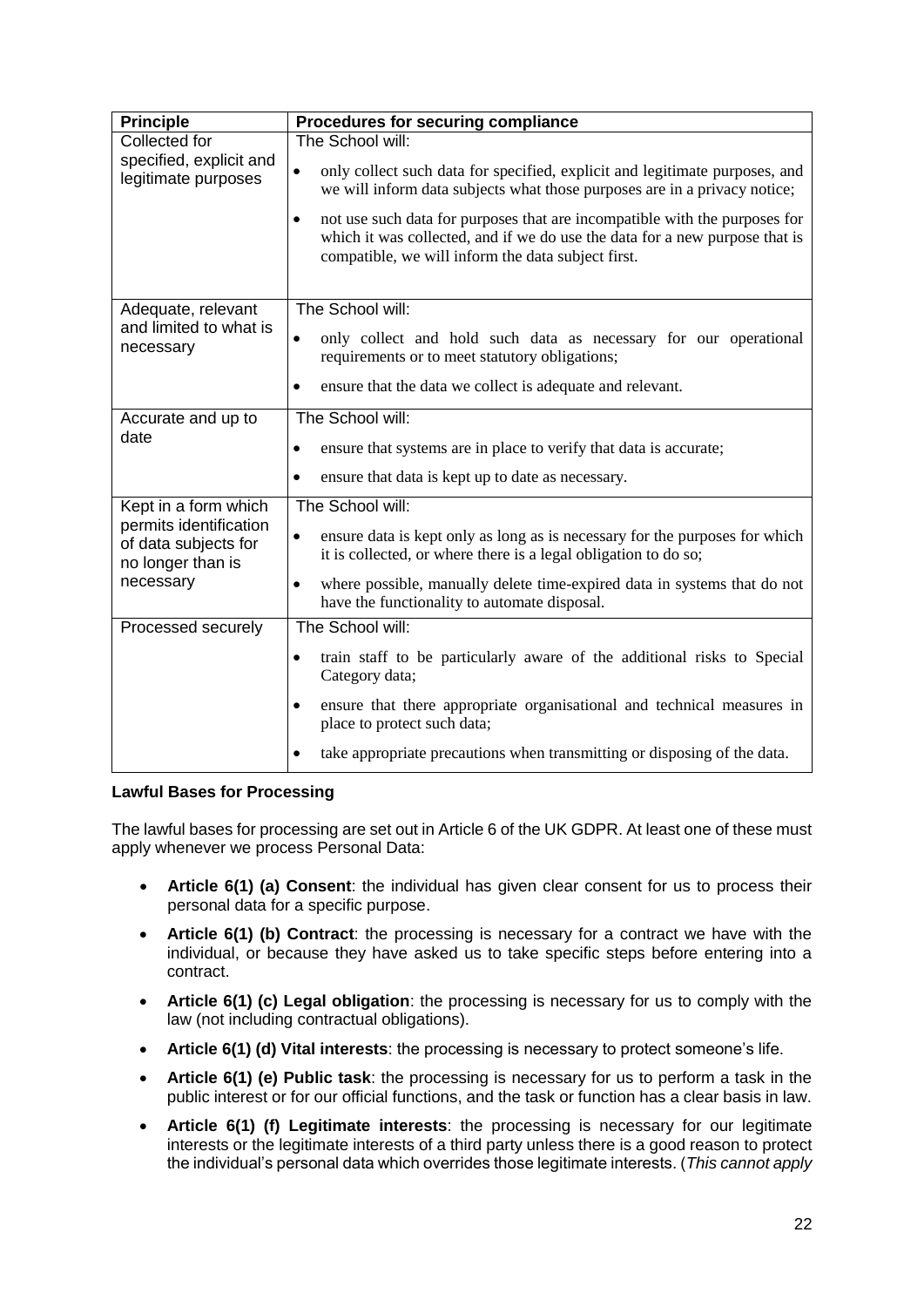*to a public authority processing data to perform official tasks, so is generally unlikely to be used*.)

# **Additional Bases for Processing Special Category Data**

The additional bases which allow processing of Special Category Personal Data are:

- **Article 9(2) (a)** explicit consent has been given.
- **Article 9(2) (b)** for employment, social security and social protection purposes.
- **Article 9(2) (c)** for vital interests.
- **Article 9(2) (d)** for legitimate activities by a foundation, association or any other not for profit body with political, philosophical or religious or trade union aim.
- **Article 9(2) (e)** for employment, social security and social protection purposes.
- **Article 9(2) (f)** for defence of legal claims.
- **Article 9(2) (g)** for substantial public interest purposes.
- **Article 9(2) (h)** for health and social care purposes.
- **Article 9(2) (i)** for public health purposes.
- **Article 9(2) (j)** for archiving, research and statistics purposes.

In addition, Schedule 1 of the Data Protection Act 2018 establishes conditions that permit the processing of the special categories of personal data and criminal convictions data. The Schedule is split into four parts:

Part 1 – Conditions relating to employment, health and research

- Part 2 Substantial public interest conditions
- Part 3 Additional conditions relating to criminal convictions
- Part 4 Appropriate policy document and additional safeguards

In most cases, the Special Category data we collect is covered by **Article 6(1) (c)** and **Article 6(1) (e)**, along with **Article 9(2) (g)**. In all cases, we will ensure that we record the conditions for processing any type of Special Category data, as defined in both Articles 6 and 9.